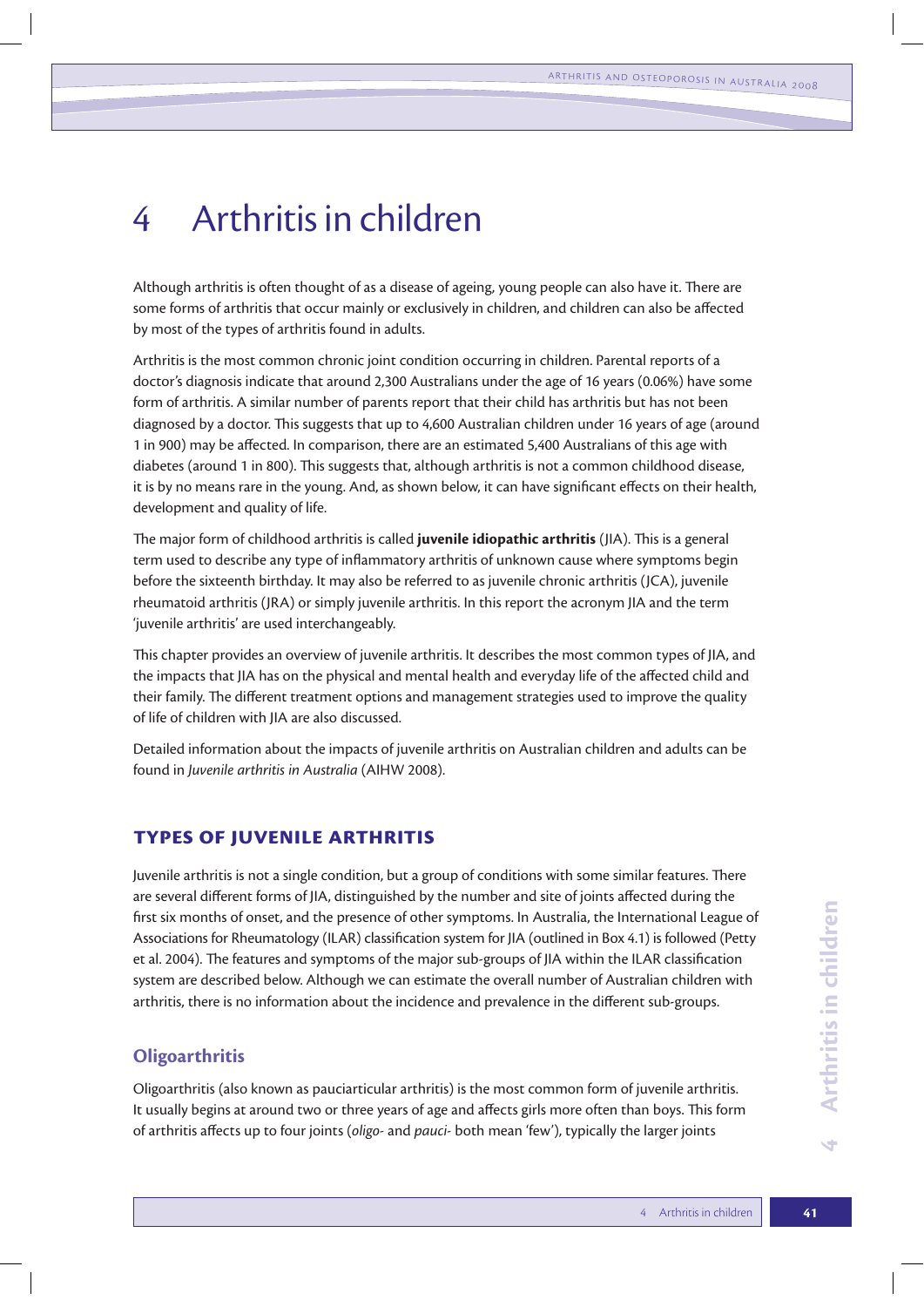such as the knees, elbows, wrists and ankles. In most cases, joints across the body will be affected non-symmetrically—for example, a knee and an elbow, rather than both knees or both elbows. Involvement of only one joint is common; this may be called 'monoarticular arthritis'.

The most common symptoms of oligoarthritis are morning stiffness and contracture (formation of fibrous tissues, causing difficulty in straightening) of the affected joints. Joint deformity is uncommon, but the disease may affect the ends of the long bones in the limbs, causing the arms or legs to grow at different rates. This is most noticeable in children who have arthritis affecting one leg, as it can lead to uneven leg lengths and cause limping. Children who have oligoarthritis are also at risk of an eye condition called uveitis (inflammation of the inner eye), and require regular eye checkups. Uveitis is often symptomless and, if untreated, may cause permanent eye damage and affect sight.

In some cases, additional joints may be affected after the first six months of disease. Where five or more joints in total become involved, this is known as 'extended oligoarthritis'. Cases where no more than four joints are involved may be referred to as 'persistent oligoarthritis'.

The prognosis for children with oligoarthritis is very good, with 50–80% of cases going into complete remission by adulthood (Adib et al. 2005; Minden et al. 2000; Nigrovic & White 2006). Children with extended oligoarthritis generally have symptoms for longer than those without, and are less likely to have remission (Adib et al. 2005; Arkela-Kautiainen et al. 2005).

## **Box 4.1: International League of Associations for Rheumatology (ILAR) classification for juvenile idiopathic arthritis**

*The ILAR classification system was first proposed in 1995, and is now used in many parts of the world, including in Australia. The classification describes seven subtypes of <i>juvenile idiopathic arthritis*, defined *as arthritis of unknown cause beginning before the age of 16 years and lasting at least 6 weeks.*

*Systemic arthritis—arthritis with or preceded by daily fever for at least 2 weeks, with one or more of the following: rash; swollen lymph nodes; enlarged liver or spleen; inflammation of serous tissues.*

*Oligoarthritis—arthritis affecting up to four joints during the first 6 months of disease.*

- *persistent—affects no more than four joints throughout the disease course.*
- *extended—affects additional joints after the first 6 months.*

*Polyarthritis—arthritis affecting five or more joints during the first 6 months of disease.*

- *RF-positive—tests for rheumatoid factor are positive on two occasions at least 3 months apart.*
- *RF-negative—rheumatoid factor is not present.*

*Enthesitis-related arthritis—arthritis and enthesitis, or either arthritis or enthesitis with at least two of the following: sacroiliac tenderness and/or inflammatory spinal pain; HLA\* B27 present; onset of arthritis in a male over 6 years of age; HLA B27-associated disease (such as ankylosing spondylitis or reactive arthritis) in a first-degree relative.*

*Psoriatic arthritis—arthritis and psoriasis, or arthritis with at least two of the following symptoms: dactylitis; nail abnormalities; psoriasis in a first-degree relative.* 

*Undifferentiated arthritis—arthritis of unknown cause, that persists for at least 6 weeks and either does not fulfil criteria for any of the above categories or fulfils criteria for more than one category.*

*\* HLA = human leukocyte antigen, a protein found on white blood cells, that is involved in activating the body's immune system.*

Source: *Petty et al. 2004.*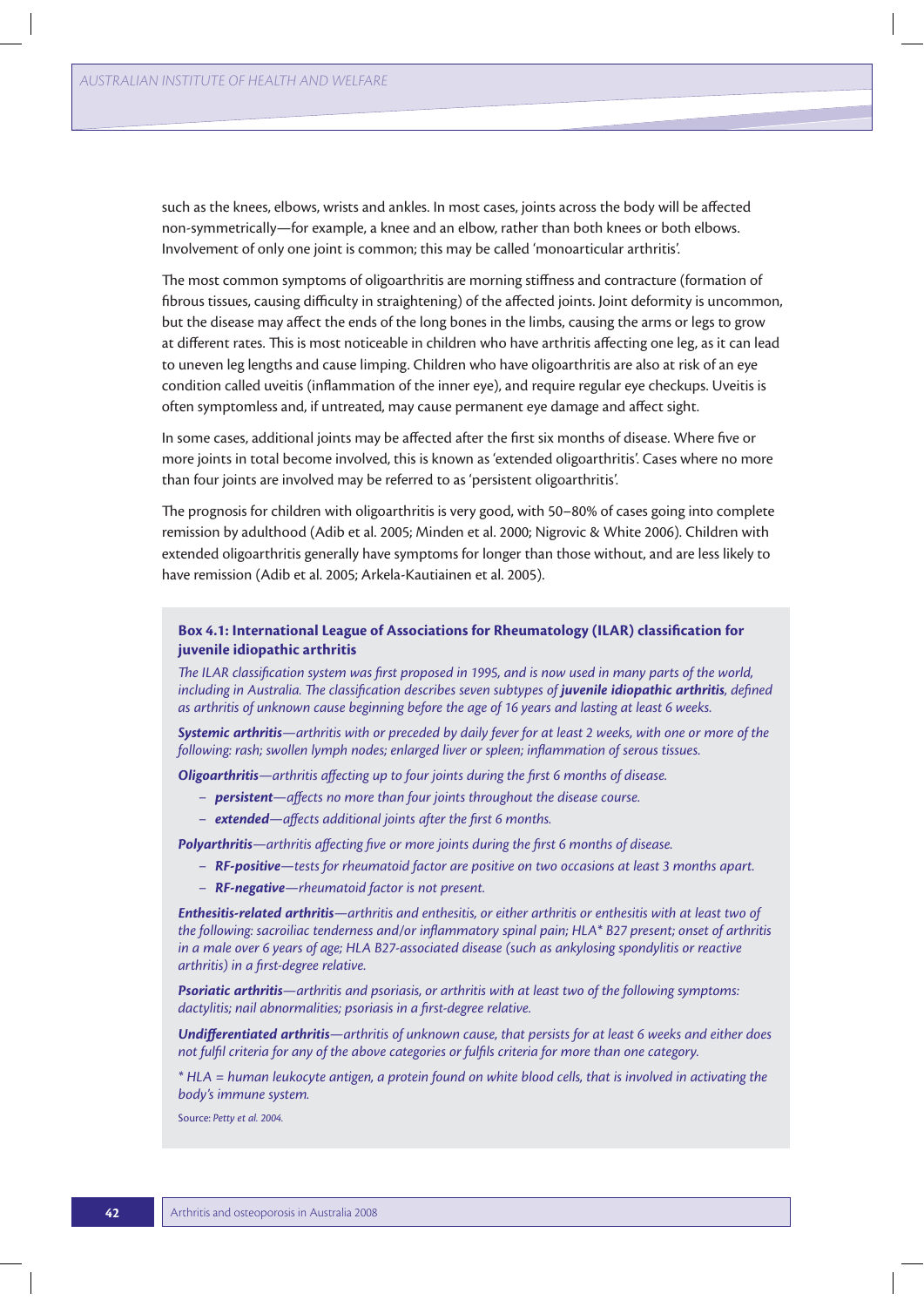# **Polyarthritis**

Polyarthritis, also called polyarticular arthritis (meaning 'many joints'), affects five or more joints within the first 6 months of onset. The joints are usually affected in symmetrical fashion—that is, the same joints on each side of the body. The small joints such as those in the hands and feet are the most commonly involved, but it may also affect the knees, hips, ankles, jaw and neck. As in oligoarthritis, limb growth may be altered.

Polyarthritis is more common in girls than boys, and is generally diagnosed in those aged 6 years or over. Other symptoms may include a mild fever, loss of appetite and anaemia (decreased number of red blood cells, causing weakness, faintness and fatigue).

Around 5–10% of children with polyarthritis, mostly teenage girls, have an antibody called rheumatoid factor (RF) present in their blood. This antibody is also present in most (but not all) adults who have rheumatoid arthritis. A large proportion of cases where rheumatoid factor is present (called 'RF-positive polyarthritis') will have persistent disease activity in adulthood and may experience severe joint damage, which can result in permanent functional limitations and some loss of independence (Adib et al. 2005; Foster et al. 2003; Nigrovic & White 2006; Oen et al. 2002). Early treatment is essential to help prevent this long-term damage to the joints (Manners 2007).

Up to 50% of cases of polyarthritis without rheumatoid factor (called 'RF-negative polyarthritis') go into complete remission by adulthood and there is little permanent damage to the joints (Arkela-Kautiainen et al. 2005; Fantini et al. 2003; Oen et al. 2002).

# **Systemic arthritis**

Systemic arthritis, also known as Still's disease, is the least common but most serious form of juvenile arthritis. It not only affects the joints but also the rest of the body, including the organs, causing widespread inflammation, rashes, pain and fever. Boys and girls are equally likely to be affected, with onset generally between five and ten years of age. Onset in adulthood is rare.

Children with systemic arthritis usually display a characteristic pattern of daily fever, often peaking in the late afternoon or evening and accompanied at the peak by the appearance of a salmon-pink, non-itchy rash on the trunk, upper arms and thighs. The fever and the rash may come and go quite rapidly, and the child may cycle from feeling very unwell during fever periods to feeling fine at other times of the day. Other symptoms may include fatigue, aching limbs, abnormal enlargement of the liver and spleen, swollen lymph nodes, anaemia, and inflammation of the tissues lining the lungs, heart and abdomen. Joint and muscle pain is often felt in the legs and ankles. In some cases, the non-joint symptoms may occur several weeks or months in advance of any joint pain. Early symptoms may resemble other childhood illnesses such as measles and meningococcal infection, complicating the diagnosis.

Complete remission occurs in up to half of cases of systemic arthritis, with continuing symptoms more likely in those who develop the disease before five years of age (Adib et al. 2005; Minden et al. 2000). Up to 40% of affected children may have aggressive arthritis and experience severe joint damage, which can result in long-term disability (Goldsmith 2006).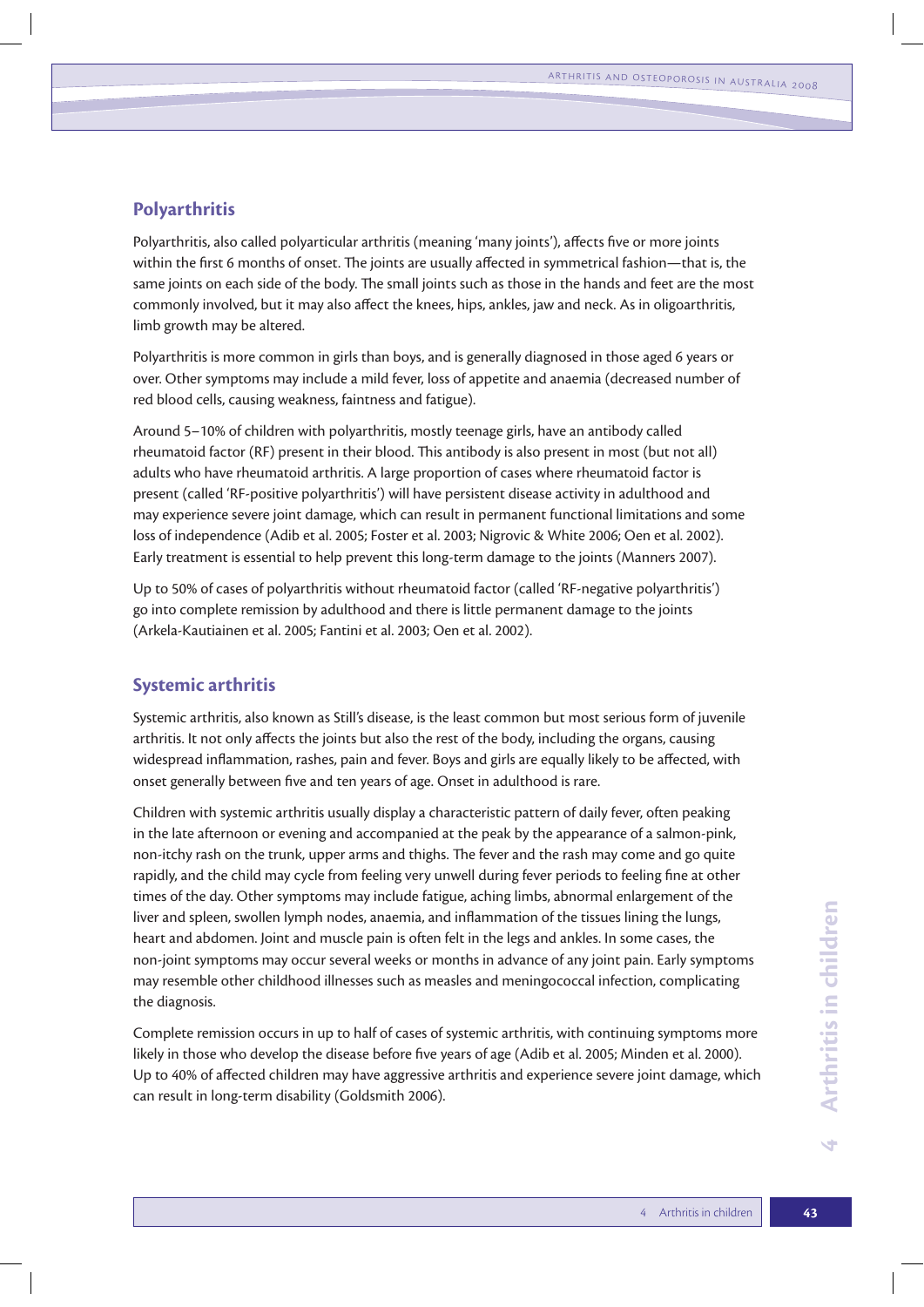## **Enthesitis-related arthritis**

Enthesitis is inflammation at the places where the tendons and ligaments attach to the bones. Enthesitis-related arthritis (sometimes called juvenile spondylitis) usually affects the large joints of the legs (hips, knees, ankles) and may later affect the spine. It is most common in boys and generally begins at around 9–12 years of age.

Symptoms may include pain or tenderness in the sacroiliac region (the lower back and across the top of the buttocks) and spinal pain caused by inflammation around the vertebrae. The enthesitis itself is most common in the feet and ankles (plantar fascia and Achilles tendons). Children with enthesitisrelated arthritis are at risk of acute uveitis, although because the acute form usually presents with pain and reddening of the affected eye, it is easily detected and permanent eye damage is not common (Arthritis Victoria 2002; Goldsmith 2006).

The symptoms of enthesitis-related arthritis may disappear completely within a few months, or come and go throughout childhood and adolescence, and sometimes into adulthood (Manners 2007). Up to half of all cases will go into remission by late adolescence or early adulthood (Flatø et al. 2006). Some children (mainly boys) go on to develop ankylosing spondylitis (Arthritis Victoria 2002). This is a progressive disease involving inflammation of the spine, causing stiffening of its joints and ligaments, that may lead to fusion of the vertebrae and loss of mobility.

#### **Box 4.2: A few words about inflammation**

*Inflammation is a sign of the body's response to infection, irritation or injury. The key features of inflammation are redness, heat, pain and swelling at the site of the injury or infection. There may also be loss of function of the inflamed part, limb or joint.*

*When the body is stimulated by injury or infection, white blood cells accumulate at the site and release certain chemicals. This is called the 'inflammatory response'. These chemicals cause increased blood flow to the area, resulting in redness and heat. Fluid may build up, causing localised swelling which may put pressure on surrounding nerves and cause pain.*

*Normally, inflammation is a short-term (acute) response that helps the body to heal; once the stimulus is gone, the inflammatory process stops. But sometimes the inflammation can be inappropriate or can become out of control, and this may result in serious problems.* 

*One example of this is an allergic reaction, where the body is overly sensitive to some substance and produces an excessive inflammatory response. Another example is the case of autoimmune diseases like juvenile arthritis. In these diseases the immune system doesn't recognise the body's own tissues, and so attacks them as if an injury or infection were present. This supposed injury or infection of course does not 'heal', so the immune system continues to respond. Chronic or recurrent inflammation is therefore a common feature of many autoimmune diseases.*

# **Psoriatic arthritis**

Psoriatic arthritis occurs in both girls and boys, with the most common ages of onset being before 6 years in girls and around puberty in boys (Arthritis Victoria 2002). It is an inflammatory arthritis of the joints accompanied by psoriasis (a common skin condition that is marked by scaly and reddened areas of skin). The psoriasis may not become apparent until some time after the joint symptoms begin, making diagnosis difficult.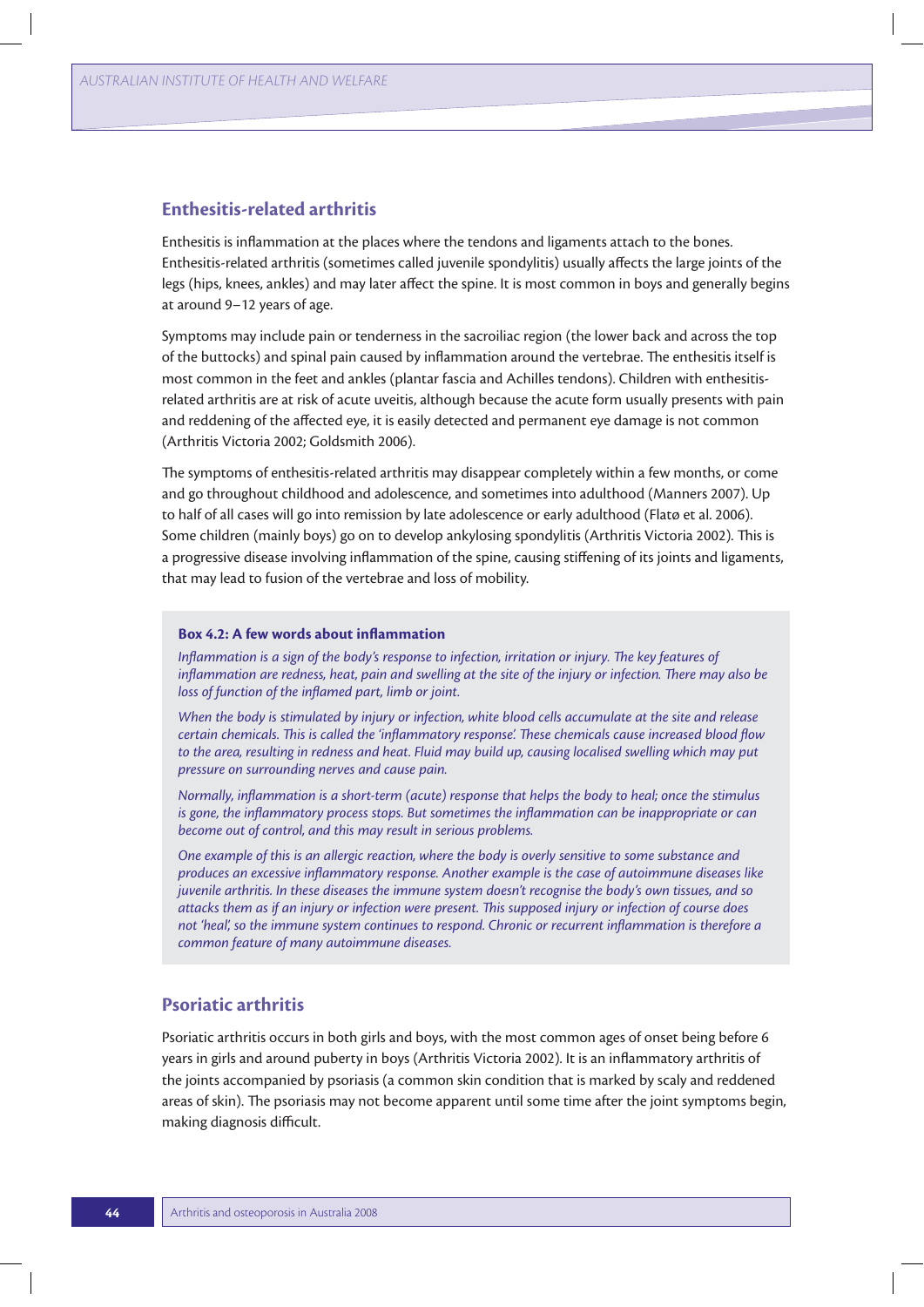Most commonly, multiple joints are affected in non-symmetric fashion. Inflammation of the fingers and/or toes (dactylitis) is common, and nail pits (small depressions in the nail surface) may also occur. Children with psoriatic arthritis are at risk of uveitis and require regular eye tests.

Long-term outcomes for children with psoriatic arthritis vary. The arthritis may be mild and affect only a couple of joints, or it may be more severe and affect multiple joints (Manners 2007). Psoriatic arthritis may remit completely after a short time, or recur throughout life (Arthritis Victoria 2002).

# **Causes**

Juvenile arthritis is an autoimmune disease, that is, a disease where the immune system mistakenly attacks the body's own tissues. The reason the body's immune system turns on itself in this way is unknown. It is suspected that there is a genetic factor that prompts autoimmune action when exposed to a particular environmental trigger (such as a virus or bacterial infection). Because the causes of JIA have not yet been identified, it is not yet possible to prevent it or to predict who will develop it.

A family history of autoimmune diseases (for example, ankylosing spondylitis, multiple sclerosis, rheumatoid arthritis or Type 1 diabetes) is more common among children with JIA than among other children. Particular genes, such as various forms of the human leukocyte antigen (HLA), do occur more commonly in people with autoimmune diseases, but they are not clear markers. For example, although HLA type DR4 is often associated with JIA, not all children who have this gene develop JIA, and not all children with JIA have the gene (Ravelli & Martini 2007). It is still unclear exactly which genes are involved in increasing a person's chance of developing JIA.

## **Diagnosis**

There is no single test for diagnosing JIA. The diagnosis is one of exclusion, meaning that other potential causes for the symptoms the child displays (Box 4.3) must be ruled out. Diagnosis involves taking a medical history of the child and their immediate family, and performing a physical examination. A variety of tests may be carried out in order to rule out other possible illnesses and to determine the particular type of JIA the child has. These may include X-rays, bone scans, tests of tissues and joint fluid, and blood and urine tests. For a diagnosis of JIA to be made, symptoms must have been present for at least 6 weeks.

#### **Box 4.3: Potential causes of arthritic symptoms in children**

- **•** Bone tumours **and the** *Lyme* disease
- **the** *Broken bones* **bones 1 the** *Malignancy* **1 the** *Malignancy*
- 
- 
- 
- **t** *Juvenile dermatomyositis* **t** *Scleroderma*
- 
- 
- **t** *Crohn's disease* **t** *Reactive arthritis*
- **the** *Growing pains* **1999 1999 1999 1999 1999 1999 1999 1999 1999 1999 1999 1999 1999 1999 1999 1999 1999 1999 1999 1999 1999 1999 1999 1999 1999 1999 1999 1999 199**
- **t** *Infections* **t** *Rickets*
	-
- **t** *Juvenile idiopathic arthritis* **t** *Systemic lupus erythematosus (SLE)*

Sources: *Gardner-Medwin 2001; Junnila & Cartwright 2006; Ravelli & Martini 2007.*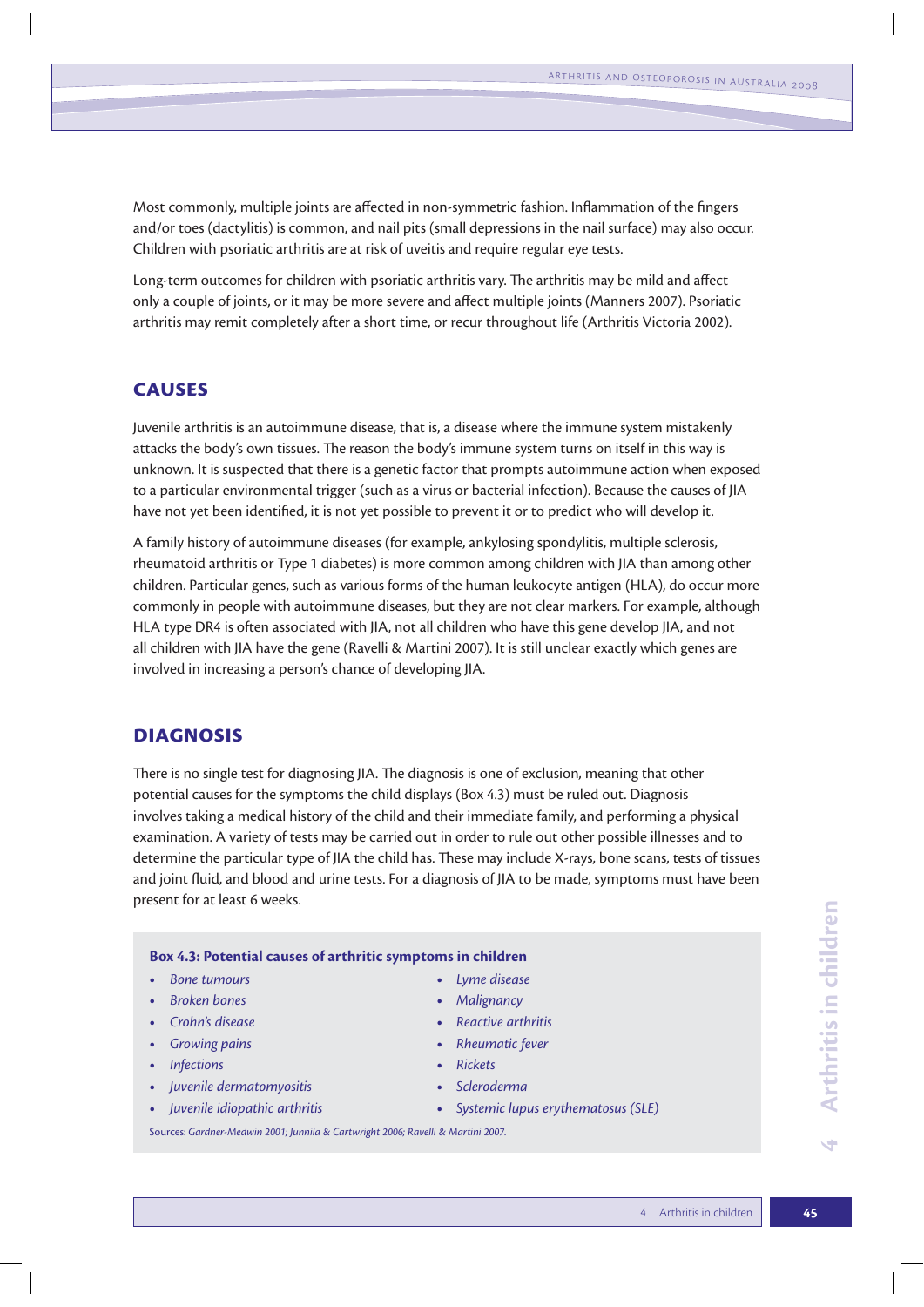## **Impacts**

The experience of a young person with arthritis is very different to that of a person who develops arthritis later in life. Physical, mental, social and academic development may all be affected. The arthritis causes pain, fatigue and disability during what is usually the most active time of life. Participation in play, games, sports and other activities can be difficult. Because the arthritic inflammation affects growing bones and joints, skeletal complications occur in children that are not seen in adult-onset arthritis. Family, peers and teachers can find it hard to accept the diagnosis in a person they consider too young to have arthritis, and may struggle to understand its impacts. And because arthritis is so much more common among older people, support and information relevant to young people may be difficult to obtain. This can all result in stress, anxiety and poor health for both the affected child and their family.

Juvenile arthritis is an unpredictable condition, and its symptoms and effects can vary markedly from person to person and from day to day. Depending on their particular condition, a child with juvenile arthritis may experience pain, stiff or swollen joints, fatigue, fever and lack of appetite. They may find everyday tasks difficult one day, but have no trouble with the same tasks the day after. This unpredictability can lead to feelings of frustration, helplessness and depression, and can make it hard for others to accept that there is a real problem. The physical and emotional effects of juvenile arthritis can impact upon the child's schooling, leisure and social activities, family life, and relationships; these effects may persist into adulthood even if the arthritis itself does not.

Some of the major impacts of juvenile arthritis on the affected child and their family are described below.

#### **Symptoms**

The most common symptom of juvenile arthritis is joint inflammation. The synovial membranes that line the joints produce a fluid, called synovial fluid, that lubricates the joints and helps them to move smoothly. In arthritic joints, the synovial membrane becomes thickened and stiff, and extra synovial fluid is produced, causing swelling, tenderness, heat, stiffness and pain. The child may be reluctant to move the painful joint, and may stop participating in usual activities. Over time, the muscles around the joint may become stiff and weak from under-use, and the tendons may stiffen and tighten, making it difficult to straighten the affected joint. This is called joint contracture, and though it may cause functional problems, it does not generally cause additional pain.

Morning stiffness is another common symptom of juvenile arthritis. The joints may stiffen through lack of movement during sleep, and can take up to a couple of hours to return to normal movement. Stiffness can also occur after prolonged sitting or standing in one position, for example when reading, watching television or doing schoolwork.

#### *Remission*

People with juvenile arthritis go through periods of severe symptoms (called 'flare-ups'), mild to moderate symptoms, and remission (when there are no or very minor symptoms). These periods can last from a few days to a few months. It is impossible to predict when or for how long a child's symptoms will go into remission. Data from the 2004–05 National Health Survey (NHS) suggest that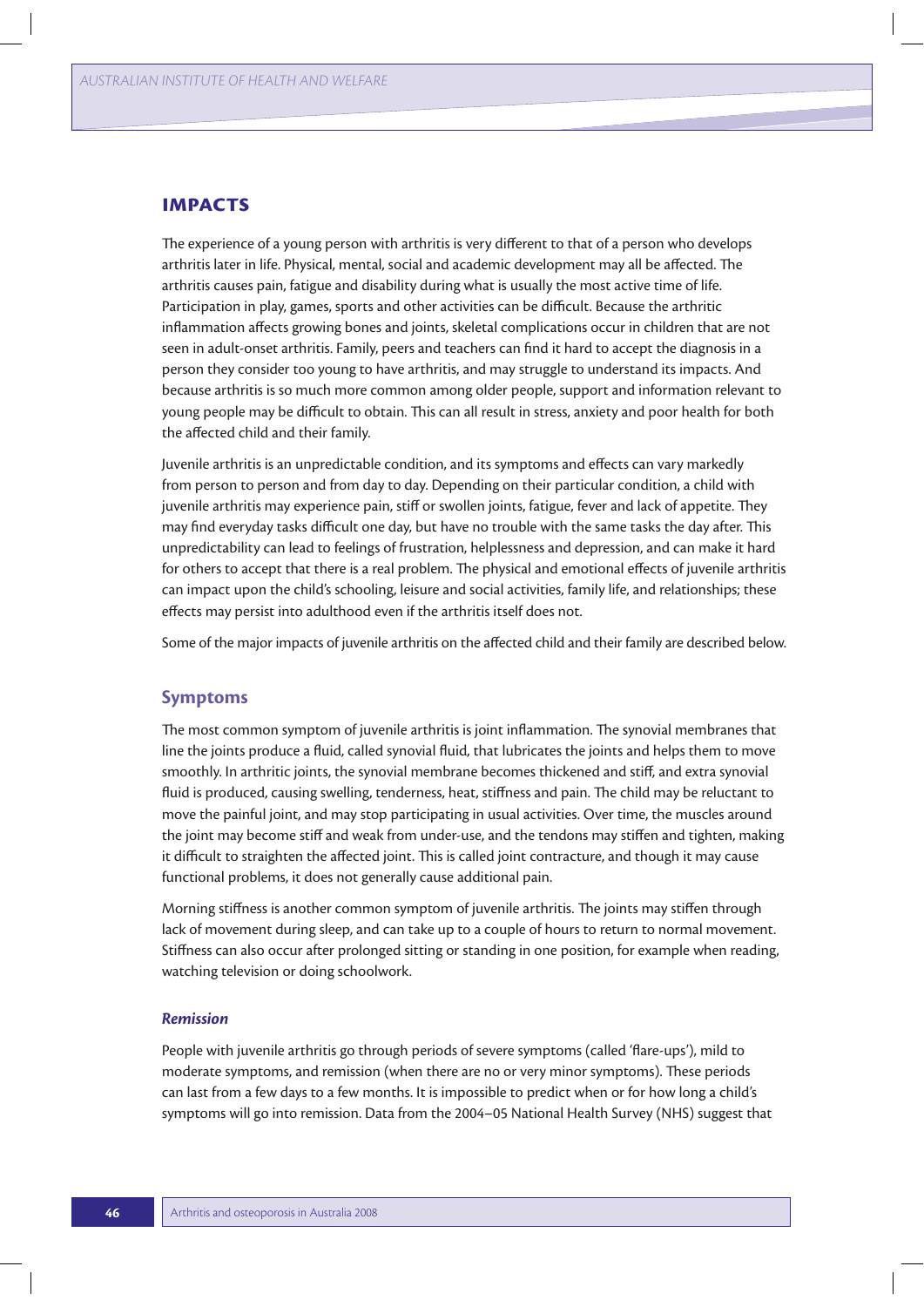there are an estimated 3,300 people less than 16 years of age who had arthritis in the past but who are currently in remission. In contrast to the sex distribution of current arthritis, the majority of those reportedly in remission are boys (Figure 4.1).



# **Effects on growth and skeletal development**

Arthritis has a major impact on the growing skeleton. Generalised growth retardation is common in children with polyarthritis or systemic arthritis. In all forms of juvenile arthritis, the long-term inflammation may speed up or slow down growth of the bones, causing uneven limb lengths. Bone mass may be reduced, and the proper development of the affected joints disrupted. Under-use of painful joints, reduced physical activity levels and long-term use of corticosteroids may worsen these effects (Gardner-Medwin 2001), and can also increase the risk of osteoporosis in adulthood.

Erosive joint disease (where the joint surfaces are damaged) is common in those with polyarthritis. This can cause pain and limitations in joint motion and mobility. Arthritis in the jawbone may affect the growth of the jaws and can lead to micrognathia (abnormal smallness of the jaw). This may result in an overbite and can cause dental problems. Good dental hygiene and regular dental check-ups are particularly important for children with JIA.

# **Vision problems**

Inflammation of the inner eye (uveitis) is a cause of significant morbidity in people with juvenile arthritis. It is most common in those with oligoarthritis, though it can also occur in polyarthritis, psoriatic arthritis and enthesitis-related arthritis. In most cases, uveitis is asymptomatic, but in young people with enthesitis-related arthritis, acute uveitis generally causes painful, reddened eyes that are sensitive to light.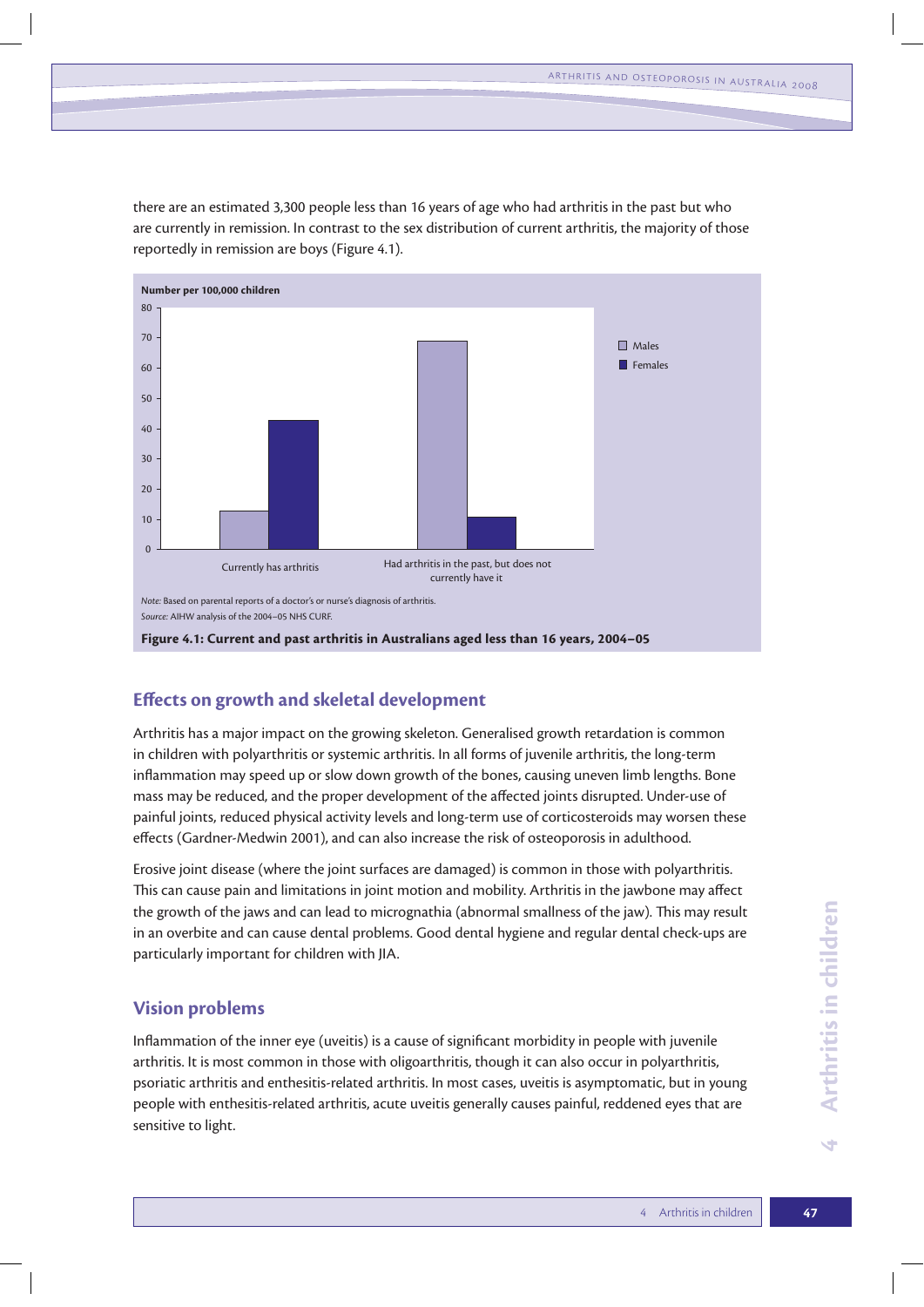Uveitis may result in permanent vision damage, most commonly in young children, but the prognosis for vision is generally good if the uveitis is identified and treated early. Potential vision-impairing complications resulting from chronic uveitis include cataracts, band keratopathy (deposit of calcium salts on the cornea) and glaucoma. Children with forms of juvenile arthritis that place them at high risk of uveitis require regular eye screening (up to 4 times per year) (Arthritis Australia 2006; Gardner-Medwin 2001).

# **Other physical impacts**

#### *Osteoporosis*

Osteoporosis is clinically defined as significantly decreased bone mineral density (BMD) when compared with young adults of the same sex (see Chapter 6 of this report). People with JIA often show substantially reduced BMD and may develop osteoporosis later in life, particularly if they have been treated with corticosteroids (Celiker et al. 2003). Long-term use of corticosteroids may affect the density of the bones' internal, honeycomb-like structure (called trabecular bone) (Pereira et al. 1998). However, even those not treated with corticosteroids show reduced BMD compared with healthy controls (Henderson et al. 2000; Zak et al. 1999). Some studies have found reduced bone turnover in children with JIA, which may affect BMD (Lien et al. 2005; Zak et al. 1999). Increased risk of low BMD in people with juvenile arthritis has also been associated with longer duration of active disease, lower height and weight, greater number of joints involved, reduced physical activity and increased disability (French et al. 2002; Lien et al. 2003; Lien et al. 2005; Pereira et al. 1998).

#### *Reproductive problems*

Several clinical studies have observed reproductive problems in females with JIA (Musiej-Nowakowska & Ploski 1999; Ostensen et al. 2000). These problems include increased risk of pelvic inflammatory disease, ovarian cysts, irregular menstrual periods, difficulty conceiving and increased risk of miscarriage. Caesarean delivery may be required in those with hip involvement (Packham & Hall 2002b). As with many autoimmune diseases, it is common for JIA to remit during pregnancy, but it may flare up after delivery (Musiej-Nowakowska & Ploski 1999; Ostensen 1991; 1992).

#### *Amyloidosis*

Amyloidosis is a group of diseases in which amyloid proteins accumulate in various parts of the body. There are three main types: primary amyloidosis (type AL); secondary or reactive amyloidosis (type AA); and hereditary or familial amyloidosis (type ATTR). It is the AA type that is generally found in people with JIA, most commonly in those with systemic arthritis or polyarthritis (Nigrovic & White 2006).

AA amyloidosis occurs as a result of the long-term inflammation associated with conditions like JIA or rheumatoid arthritis. Inflammation is accompanied by changes in blood chemistry, including increases in the concentration of serum amyloid A protein (SAA). In a small proportion of people, this protein is converted into amyloid fibrils, which accumulate in the body's tissues. This can happen gradually over many years, or more rapidly. It is most common for the fibrils to accumulate in the spleen and kidneys, and the resulting damage may lead to kidney disease and ultimately to kidney failure. In later stages the liver and gut may also be affected. Controlling the underlying inflammatory disease can reduce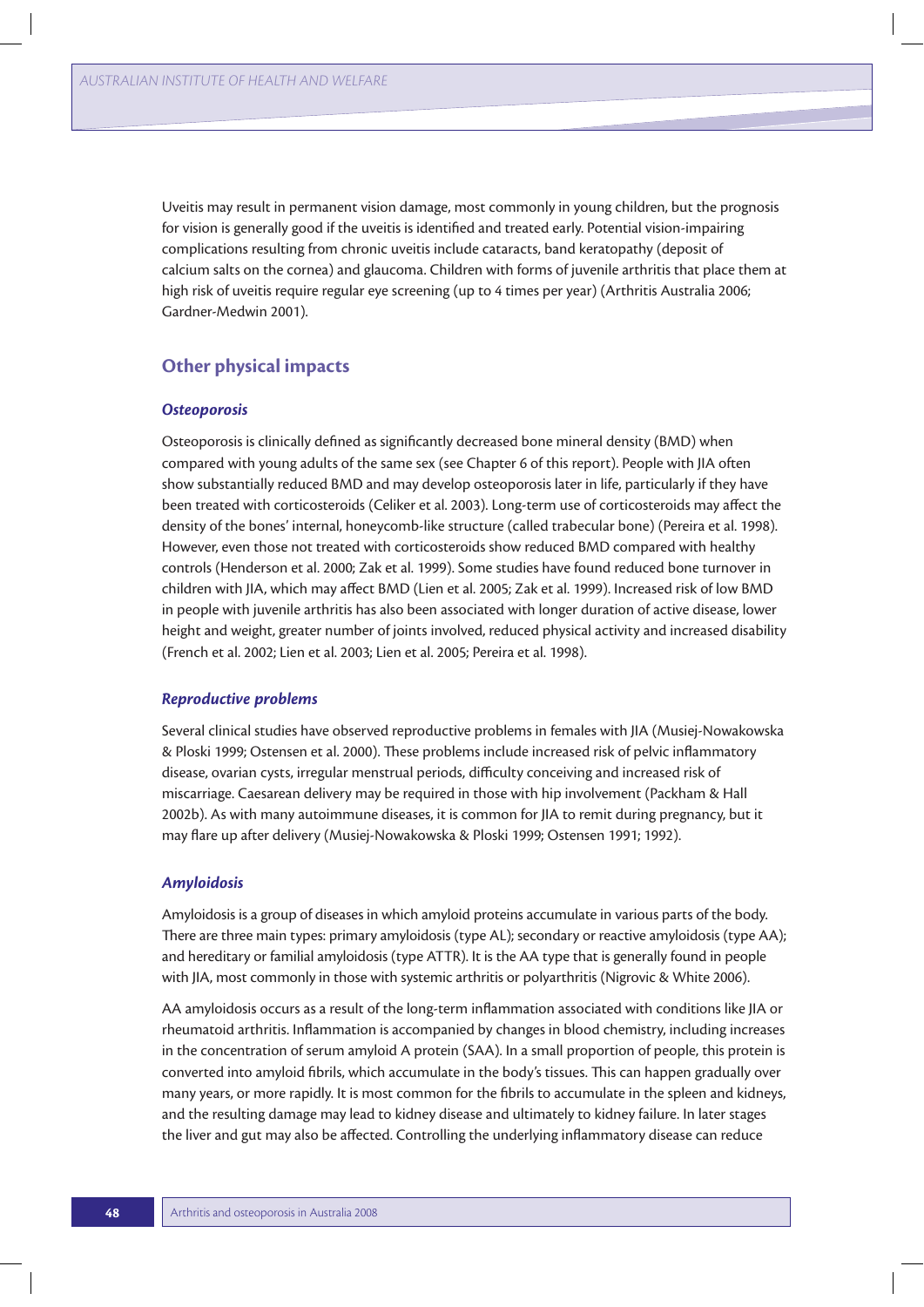the concentration of SAA, slowing, stopping or even reversing the accumulation of amyloid fibrils and minimising damage to the kidneys and other organs (Amyloidosis Australia 2007; National Amyloidosis Centre 2004).

#### *Cardiovascular problems*

Young adults with JIA have been found to have elevated triglyceride levels and low high-density lipoprotein (HDL or 'good cholesterol') levels compared with age-matched controls (Ilowite et al. 1989). It is not known whether children with JIA have an increased risk of cardiovascular disease in the long term. Adults with rheumatoid arthritis have an increased risk of cardiovascular disease compared with those without rheumatoid arthritis (del Rincón et al. 2001; Maradit-Kremers et al. 2005).

Young people with systemic or enthesitis-related arthritis may experience aortic insufficiency. This is a problem with the valve linking the aorta to the heart, which can lead to abnormal back-flow of blood.

## **Social interaction**

Children with arthritis may not interact socially as well as or as often as their peers. This may result from pain or functional limitations that make them unable to participate in all of the activities that their friends do, or it may be a conscious decision not to participate or engage with others.

Any young person with a chronic disease or disability can feel uncomfortable in social settings. They may be embarrassed about any real or perceived abnormalities or differences between themselves and others (Gardner-Medwin 2001), for example a limp or a bone deformity, and they may be afraid that others will tease, bully or laugh at them, or that they will be excluded. Negative self-image and fear of persecution can lead to social withdrawal. Arthritis NSW suggests encouraging positive self-image by focusing on the things the child is able to do, rather than the things they can't do (Arthritis NSW 2003).

Participating in sports and more active play is an area where many young people with juvenile arthritis have difficulty and may feel excluded. Huygen at al. (2000) found that children with JIA played with friends less frequently than children without JIA, and that adolescents with JIA were less likely than those without JIA to participate in sports. But there are a variety of ways that young people with arthritis can constructively participate in these activities—for example, as the umpire or scorer, or by writing about or photographing events. Activities such as swimming, board games, chess, debating, book clubs or film societies can provide opportunities for social interaction in young people whose arthritis prevents them from participating in more vigorous sports.

## **Schooling**

Most children with juvenile arthritis are able to attend school. Data from the 2003 Survey of Disability, Ageing and Carers (SDAC) show that all persons aged 5–14 years with arthritis-associated disability were attending school, although most reported some difficulties or restrictions (Table 4.1).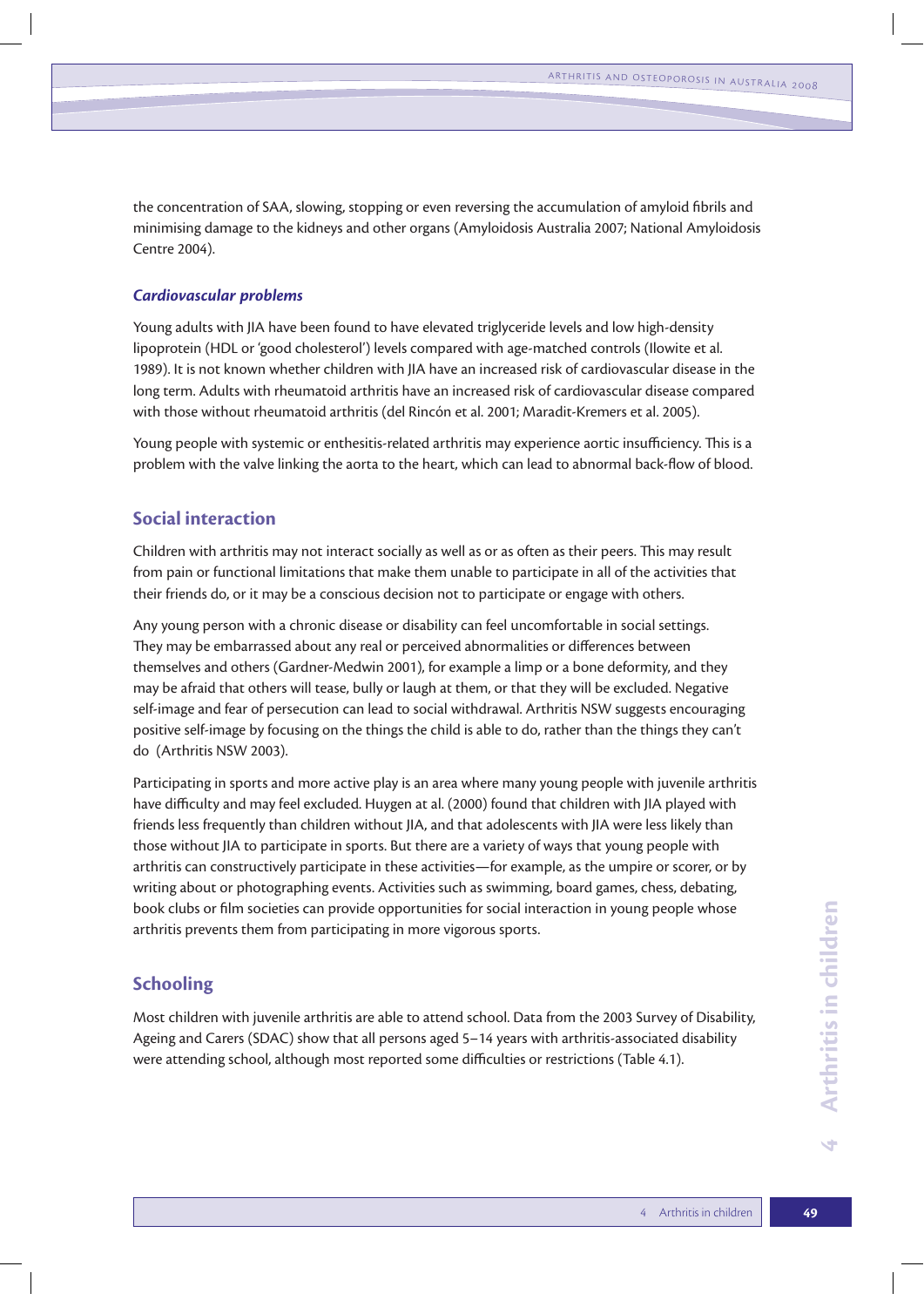| <b>Restriction</b>                                | Per cent |
|---------------------------------------------------|----------|
| Needs at least one day off school each week       | 17       |
| Needs special assistance from a person at school  | 17       |
| Needs special arrangements or equipment           | 54       |
| Difficulty sitting                                | 54       |
| Difficulty fitting in socially                    | 74       |
| Difficulty participating in sport                 | 92       |
| Total with restrictions/difficulties in schooling | 92       |

#### **Table 4.1: Schooling restrictions among people aged 5–14 years with arthritis-associated disability, 2003**

*Source:* AIHW analysis of the 2003 SDAC CURF.

Depending on the severity of their disease and the types of limitations they have, modifications or allowances may need to be made to accommodate the child's needs and abilities. These may include:

- an adjustable chair and desk to promote good posture and provide support for the joints
- **t** duplicate textbooks for home and school, so these do not have to be carried
- extra time to move between classrooms
- **•** permission to move around as necessary during lessons, to avoid stiffness
- **t** a rest area in the classroom, so the young person can rest or perform physical therapy (for example, stretching, or applying heat or ice packs) without being excluded
- **t** use of a laptop computer rather than notepads and pens
- variations to physical education and sports activities
- **•** special stationery that is easier to grip and operate (scissors, pens, stapler, etc.)
- **t** a space for rest, physical therapy or seated activities with friends at break times.



*Source:* AIHW analysis of the 2003 SDAC CURF.

**Figure 4.2: Arrangements made by schools for students with arthritis-associated disability, 2003**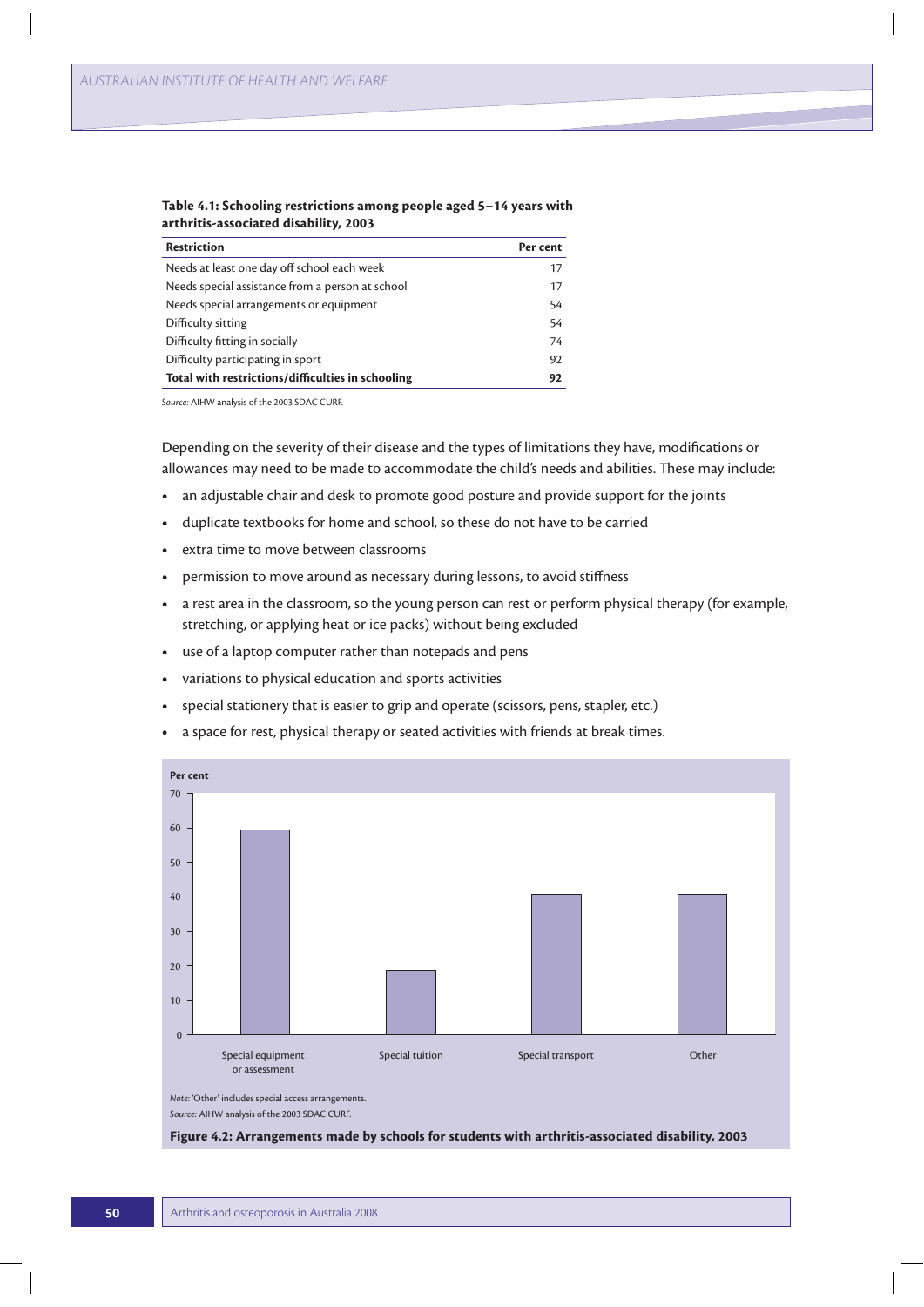Respondents to the 2003 SDAC reported that various arrangements were made by schools to meet the needs of students with restrictions or disabilities due to arthritis (Figure 4.2).

It is important that teachers and other students understand the unpredictability of juvenile arthritis, and that its effects and the child's needs and abilities may change from day to day, or even from morning to afternoon. Like parents, teachers may find it challenging to adapt to and meet the needs and abilities of the child with arthritis, while not making the child feel singled out or making other students feel that the student with arthritis is receiving special treatment unfairly.

Children with juvenile arthritis may be absent from school more often than their peers. Flare-ups of symptoms may require partial attendance (shortened days), bed rest or, in severe cases, hospitalisation. It may also be difficult to schedule medical appointments outside of school hours. Data from the 2004–05 NHS show that 33% of people aged 5–15 years with arthritis had at least one day off school in the two weeks before the survey, compared with 15% of those without arthritis (Figure 4.3). Those with arthritis were also more likely than those without arthritis to have had other days of reduced activity during this period.

Children who are absent from school due to their arthritis may need to have worksheets or assignments sent home. For those who are in hospital or who expect to be absent for relatively long periods, home or in-hospital schooling may be used. Teaching staff are available at most major hospitals to help hospitalised students continue their education.



*Notes*

1. Refers to days off school due to any illness (not necessarily arthritis) and other days of reduced activity in the two weeks before the survey.

2. 'Other days of reduced activity' refers to days where the child's usual activities were reduced due to any illness (not necessarily arthritis), excluding days off school.

*Source:* AIHW analysis of the 2004–05 NHS CURF.

**Figure 4.3: Days off school and other days of reduced activity among children aged 5–15 years, by arthritis status, 2004–05**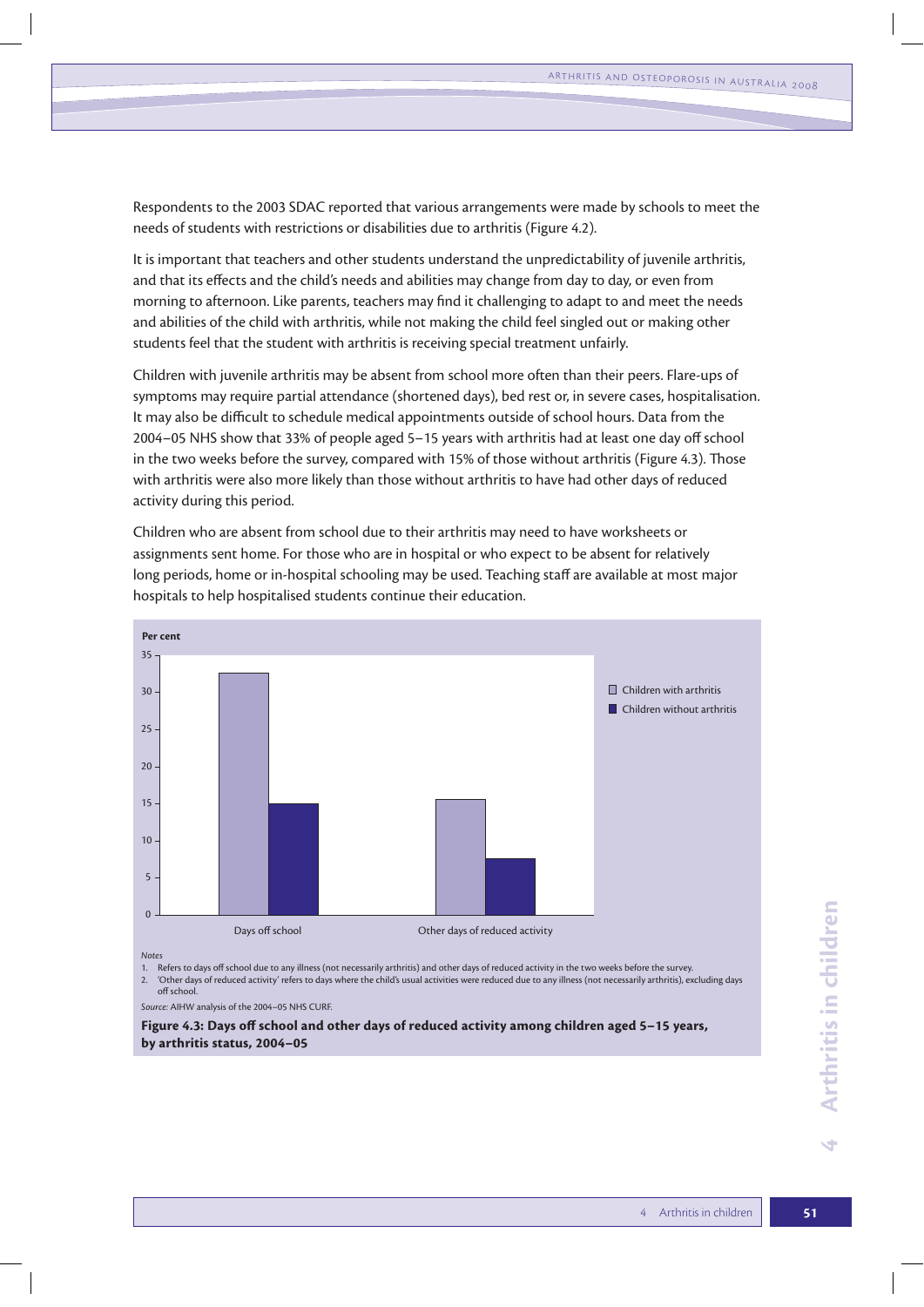## **Mental health**

The pain, chronic poor health, activity limitations, and real or perceived abnormalities in bodily form and functioning associated with juvenile arthritis can have detrimental effects on a young person's mental health (Gardner-Medwin 2001). People may experience a wide range of emotional reactions to the disease and its effects, including anger, denial, embarrassment, poor self-image, frustration, feelings of isolation, insecurity or inadequacy, lack of confidence, sadness or depression, desire to be like their peers, fear and lack of control. But many studies have demonstrated that young people with JIA in general have good psychological health and are as socially and emotionally confident as their peers, supported by cohesive families and strong social networks (Arkela-Kautiainen et al. 2005; Flatø et al. 2003; Huygen et al. 2000; Peterson et al. 1997).

Poorer quality of life among people with JIA compared with healthy controls is generally attributed to the physical effects of the disease rather than emotional or social impacts. However, increased levels of anxiety and poor self-image have been found among those who still have active arthritis in adulthood, particularly in people whose JIA began in adolescence rather than early childhood (Nigrovic & White 2006; Packham & Hall 2002b; Packham et al. 2002). Depressive symptoms are also relatively common and are more likely to occur in those with disease onset at 6–12 years of age (Packham et al. 2002; Shaw et al. 2006).

## **Independence**

Although many children will 'grow out of' juvenile arthritis and have no lasting disability, the majority of people affected by JIA will need some form of assistance during their symptomatic periods. Depending on the severity of symptoms, a person with JIA may be mostly independent, needing help only with more strenuous tasks, or may require high-level care, including assistance with personal-care activities such as bathing and dressing. The majority of people will fall between these extremes, and will need different amounts of help from day to day as their symptoms vary.

Often children will need some assistance with getting ready in the mornings as their joints may have stiffened up overnight. Bathroom items with long or thick handles, clothing that is easy to get on and off, and shoes that are slip-on or have Velcro fastenings can make it easier to get ready without help.

Arthritis NSW suggests encouraging children and teenagers with arthritis to take on tasks or chores suited to their abilities, and to make decisions about their involvement in activities, in order to develop independence and a sense of control (Arthritis NSW 2003).

## **Family life**

As with many chronic or serious childhood illnesses, the child with arthritis is not the only one affected by the condition. Parents, siblings and other family members also have to deal with the effects of arthritis symptoms, management and prognosis. Family routine and activities can be disrupted, and younger children in particular may find it difficult to understand what is happening and why things have changed. Every family reacts differently to such challenges. Some find the experience brings them closer together, while for others it can lead to strained relationships. Support for the whole family is important and can be obtained from a variety of sources including community health centres, patient support groups such as Arthritis Australia, and local medical and mental health professionals.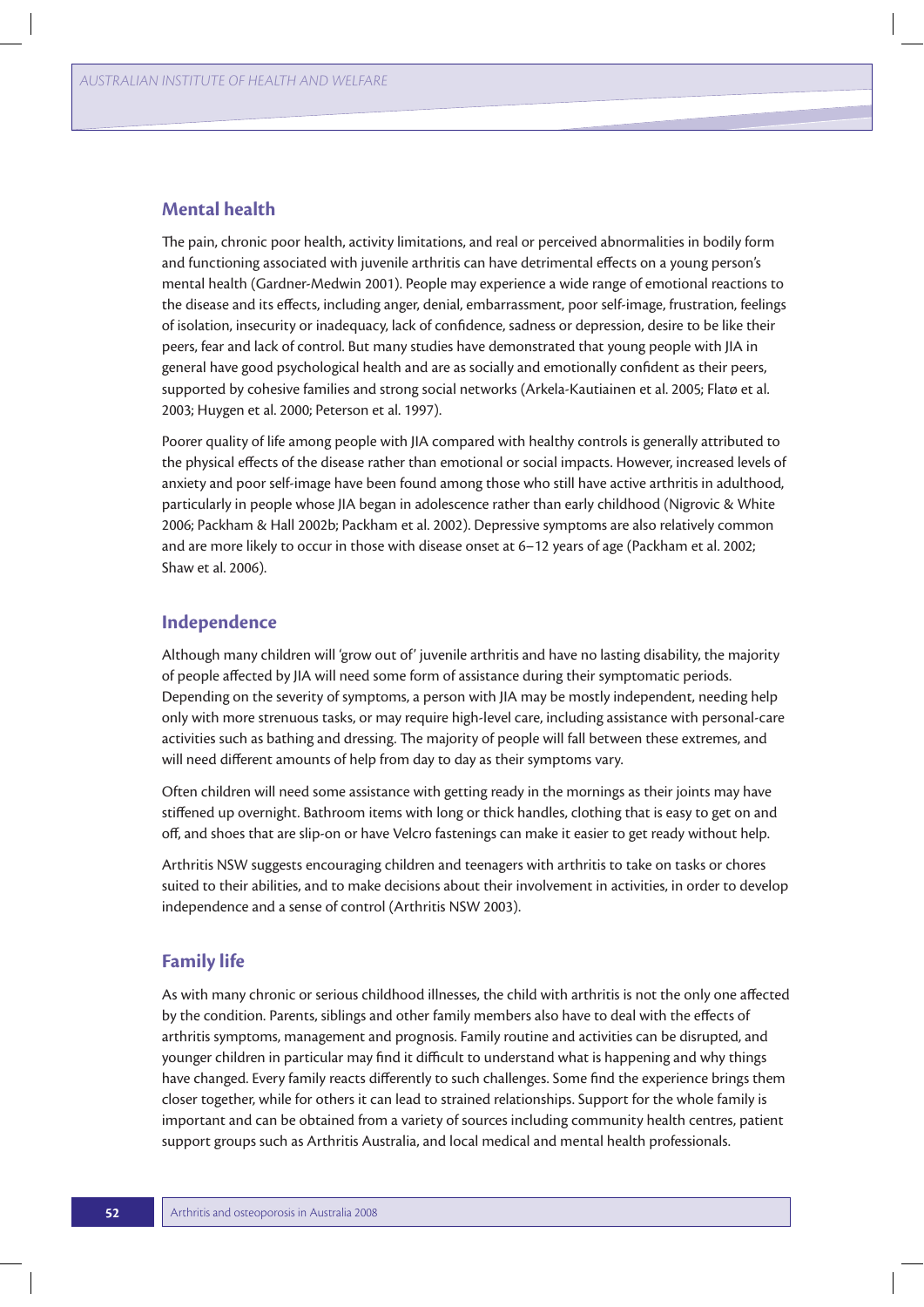#### *Effects on siblings without arthritis*

Siblings of children with JIA may experience a range of reactions to the initial diagnosis and the ongoing symptoms and management of the condition. These may include jealousy or resentment, anger, guilt, fear or anxiety, sadness, and helplessness.

These reactions may manifest in various ways including changed behaviour (either better or worse), crying, withdrawing from family life, spending more time in or out of the home, mood swings, depression and general illness.

Like children diagnosed with JIA, siblings need to be involved in what is going on and encouraged to express their feelings about what is happening. The nature of the disease, its management and prognosis need to be explained to them honestly and in a way that they can understand, and any feelings of guilt or fear allayed. The Arthritis Australia offices in each state and territory run support groups and recreational activities that all family members can attend and talk to other people in similar situations.

#### *Effects on parents or carers*

Parents or carers of a child diagnosed with juvenile arthritis may experience many of the same feelings that siblings do. They may feel shock, denial or disbelief, or be relieved to put a name to their child's illness, especially if the diagnosis has been delayed.

To these are added the stress of having responsibility for the child's care and welfare. Parents or carers may be anxious, not only about their child's health and the physical tasks of caring, but also about the economic costs they might incur. These may range from paying for GP and specialist visits, physical therapy sessions and any medications, to the prospect of having to employ a professional carer or give up working to look after their child. Reading books, leaflets and websites about juvenile arthritis, talking to health professionals and contacting local or national support groups may be helpful for obtaining the information needed to make decisions for the future.

## **Adult life**

Although the prognosis varies depending on the particular type of juvenile arthritis a child has, many cases will not persist into adulthood. The majority of children will recover without significant damage to their joints and be able to lead a normal, independent life. However, some children will continue to have active arthritis into adulthood and throughout life, and others may have ongoing functional limitations or disability even though the arthritis itself is in remission. In all cases, management should address issues of personal independence, academic performance, occupational desires and abilities, to help individuals achieve their full potential (Gardner-Medwin 2001).

Adults with a history of JIA may experience higher rates of unemployment compared with their healthy peers, despite on average having equal or better academic achievement (Flatø et al. 2003; Foster et al. 2003; Oen et al. 2002; Packham & Hall 2002a; Peterson et al. 1997). Those who are unemployed tend to have greater physical disability, lower educational attainment and poorer coping strategies than those who are in the workforce (Foster et al. 2003; Packham & Hall 2002a). Packham and Hall (2002a) found that around a quarter of people with current JIA reported experiencing discrimination in the workplace.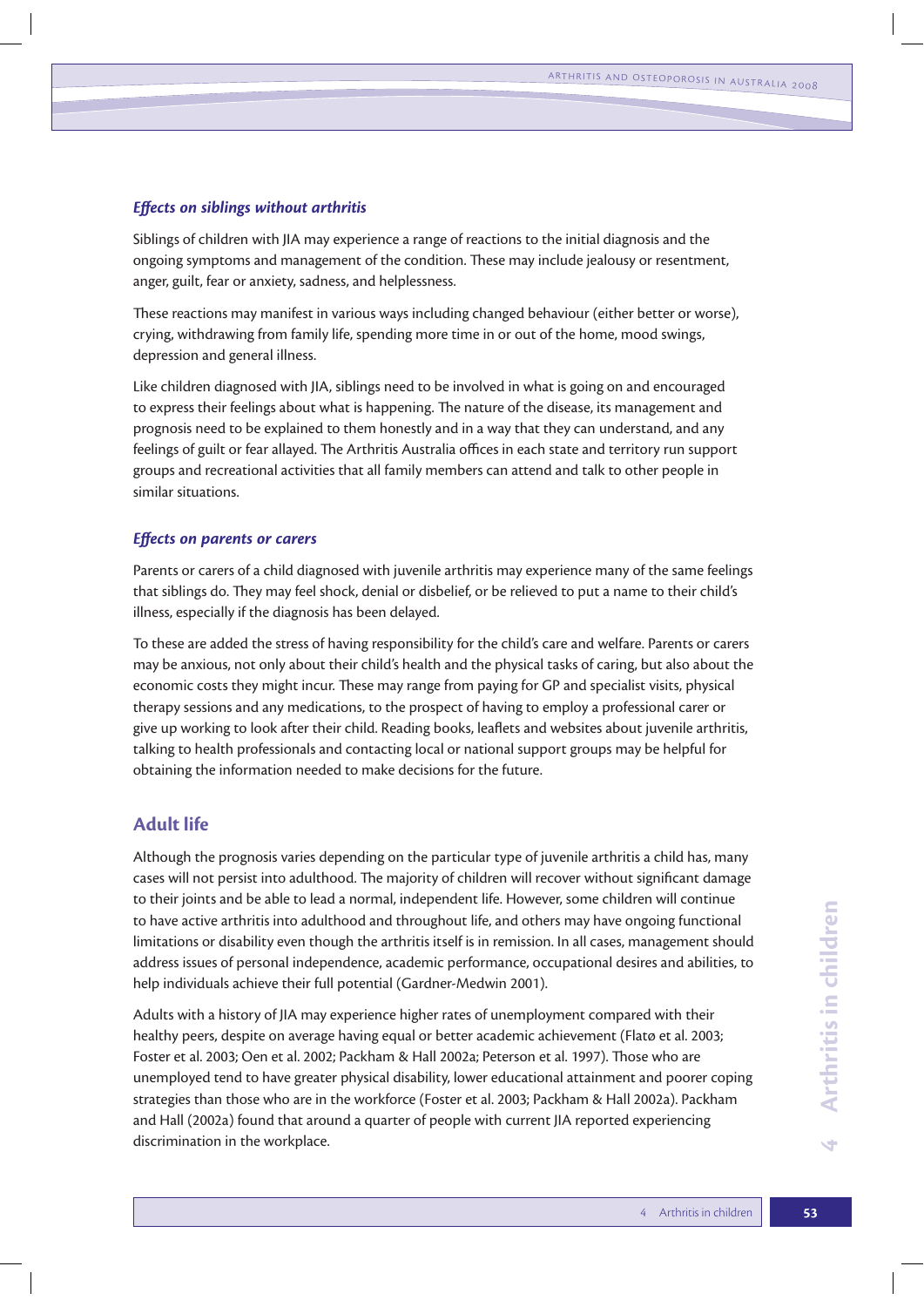Information from the 2004–05 NHS suggests there are around 54,000 Australians aged 16 years or over who were diagnosed with arthritis as a child. More than 40% of these people are currently in remission. Among those of working age (16–64 years), 54% are employed either full- or part-time, compared with 77% of people of this age without arthritis.

For young adults who continue to have active arthritis, maintaining therapy is vital. The transition from paediatric to general medical care, combined with other life events such as leaving home, taking up tertiary studies or starting work, can lead to a loss of contact with medical services and interruption of arthritis management. The costs of treatment may also deter young adults from accessing services they now need to pay for out of their own income. The loss of contact with trusted paediatric health professionals, while at the same time taking on the responsibility for their own care and selfmanagement, can be challenging for any young person with a chronic condition. Medical professionals can help with relevant referrals and the transfer of patient records to new healthcare providers, but adequate 'handover' from the paediatric to the adult health team is also important (Wallis 2007).

## **Mortality**

Juvenile arthritis is rarely recorded as a cause of death in Australia. In the 10 years 1997–2006 there were five deaths where juvenile arthritis was listed as the underlying cause of death (see Box 4.4) and a further 12 deaths where it was listed as an associated cause. All of these deaths occurred in adults, with an average age at death of 48 years.

Among children under 16 years of age, there were five deaths over the period 1997–2006 where arthritis (of any type) was listed as the underlying cause of death and 11 deaths where arthritis was listed as an associated cause.

Underlying causes of death recorded when arthritis was an associated cause included septicaemia, cancers, cardiovascular diseases and nervous system disorders.

#### **Box 4.4: Causes of death**

*In Australia, deaths are certified by a medical practitioner or coroner and collated by the Registrar of Births, Deaths and Marriages within each state and territory. These data are forwarded to the Australian Bureau of Statistics for coding of the causes of death and compilation to produce national statistics about death and its causes. The AIHW also holds a copy of these data.*

*The underlying cause of death is defined as the condition, disease or injury that initiated the train of events leading directly to an individual's death—that is, the condition believed to be the primary cause of death. Any other condition, disease or injury that is not the underlying cause, but is considered to have contributed to the death, is known as an associated cause.*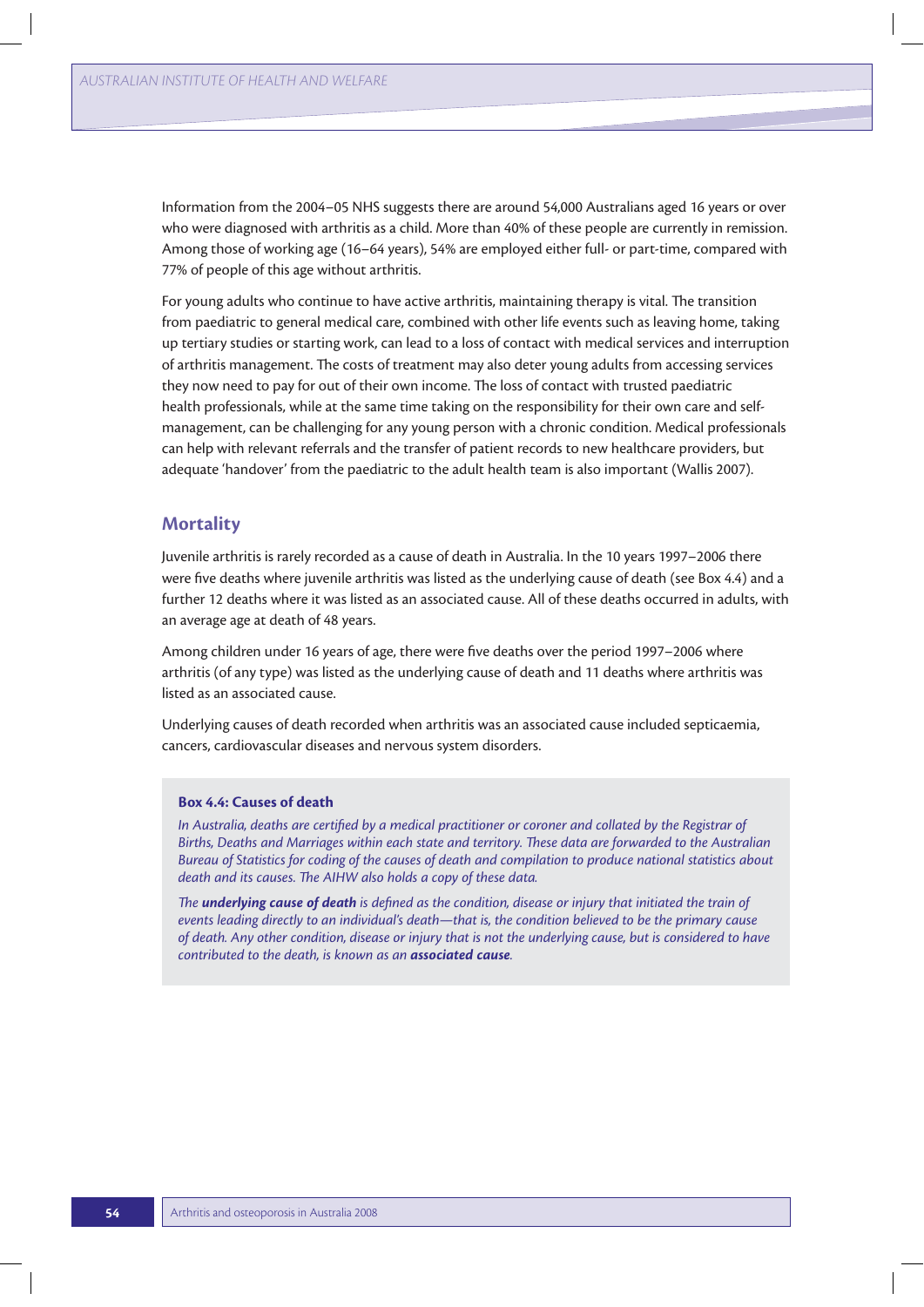# **Management**

Although many children with juvenile arthritis will experience natural remission of their disease, there are no treatments that can cure juvenile arthritis or bring on remission. Long-term management is the key to relieving symptoms, preventing or limiting joint damage, reducing the impact of the disease on the child's personal, social and academic development, and maximising quality of life.

Management strategies are similar for all types of juvenile arthritis, being influenced mainly by the symptoms experienced and the severity of these. Strategies generally incorporate a combination of:

- **t** medication (for pain relief and to reduce inflammation and swelling)
- exercise and physical therapy
- **t** a healthy, balanced diet
- pain management (other than through medication)
- **t** joint care, and
- **t** psychosocial support.

Each of these components is described in turn below.

## **Medication**

Although the majority of children with juvenile arthritis will take some form of medication, the kind of medication taken depends on the particular type of arthritis the child has, and the severity of symptoms. There are five main groups of medications used in the management of juvenile arthritis:

- **t** non-steroidal anti-inflammatory drugs (NSAIDs)
- **t** analgesics
- **t** corticosteroids
- **t** disease-modifying anti-rheumatic drugs (DMARDs), and
- **t** biological agents.

Many of these medications are also used to manage other types of arthritis, such as rheumatoid arthritis and osteoarthritis. Management of these conditions is discussed in Chapter 5.

#### *Non-steroidal anti-inflammatory drugs*

Non-steroidal anti-inflammatory drugs (NSAIDs) are among the world's most commonly used drugs. They help to manage the symptoms of arthritis by relieving fever and minimising inflammation, reducing pain, swelling, stiffness and heat in the affected joints. NSAIDs commonly used in the management of JIA include naproxen, ibuprofen, aspirin, celecoxib, meloxicam and diclofenac.

Different NSAIDs have different side-effects, and an individual may be more sensitive to one drug than to another. In some people, NSAIDs can affect the stomach, causing gastric irritation, nausea, abdominal pain and loss of appetite. They also affect the platelets (blood cells involved in clotting),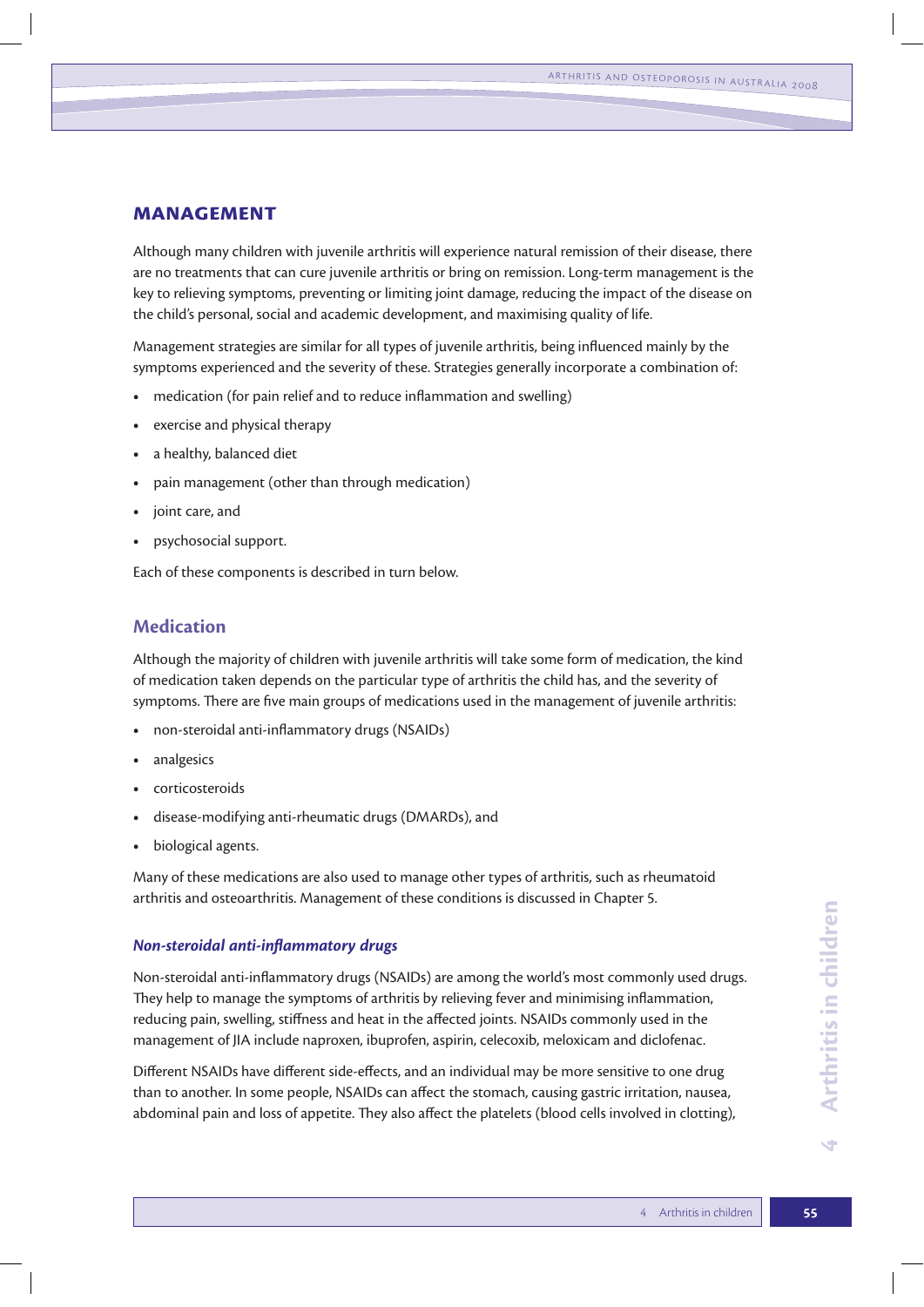which makes bruising easier and mildly increases bleeding on injury. For this reason, people who regularly use NSAIDs are generally told to stop taking them a few days before undergoing any kind of surgery. Other side-effects may include rashes, high blood pressure, fluid retention and kidney problems (American College of Rheumatology Drug Safety Committee 2007).

Some NSAIDs, particularly aspirin and ibuprofen, also have analgesic properties and are sometimes included in the class of analgesic drugs.

#### *Analgesics*

Analgesics (pain-killers) are taken alone or in addition to other medications to help manage pain. They cause pain relief by either blocking pain signals going to the brain, or interfering with the brain's response to pain signals (Eustice & Eustice 2007). There are three main types of analgesics: opiate narcotics (for example, morphine, codeine); opioid narcotics (for example, tramadol, pethidine); and non-opioid (sometimes called non-narcotic) analgesics (for example, paracetamol).

Opiates are powerful pain-relievers derived from unripe poppy seeds, whereas opioids are synthetic narcotics derived from or resembling opiates. Often the word 'opioid' is used to refer to both the natural and the synthetic drugs. Both opiates and opioids work by mimicking the body's natural pain-relievers, endorphins. If necessary, very large doses can be tolerated, but only if the dose is increased gradually over time to allow the body to build up a tolerance to the side-effects (for example, decreased respiratory efficiency) (Eustice & Eustice 2007). Common side-effects of these drugs include nausea, drowsiness, dry mouth and constipation.

Paracetamol (sometimes called acetaminophen) is the most commonly used non-opioid analgesic, and is effective for relieving mild to moderate pain. It is believed to work by inhibiting the formation of prostaglandins (chemicals that trigger a range of bodily processes such as muscular contractions, constriction and dilation of the airways, and dilation of the blood vessels) (TGA 2005). This interferes with the body's response to pain. Paracetamol also reduces fever, but it has no clinically significant anti-inflammatory properties. It can be used alone or in combination with other drugs, and is an ingredient in many over-the-counter medications (such as cold and flu tablets, menstrual pain relievers, sinus medication and cough syrup).

Paracetamol is often considered safer than other medications, and side-effects are rare when taken at the recommended dosage. However, serious side-effects and adverse reactions may occur if too much is taken at once (overdose). Paracetamol is metabolised by the liver, and one of the by-products of this metabolisation is toxic to the liver. Small amounts of the toxin are easily neutralised, but liver damage can result if the toxin accumulates as a result of overdose (TGA 2005).

#### *Corticosteroids*

Corticosteroids are strong anti-inflammatory drugs. They can be used in several ways for managing juvenile arthritis. Given regularly as oral or intravenous medicine, corticosteroids can help to reduce stiffness, inflammation and fever. Corticosteroid creams may be used to reduce skin inflammation (for example, that caused by psoriasis), and eye drops containing corticosteroids can be very effective in treating uveitis. Finally, corticosteroids given by injection directly into an arthritic joint can be very effective in relieving inflammation for weeks or even months at a time.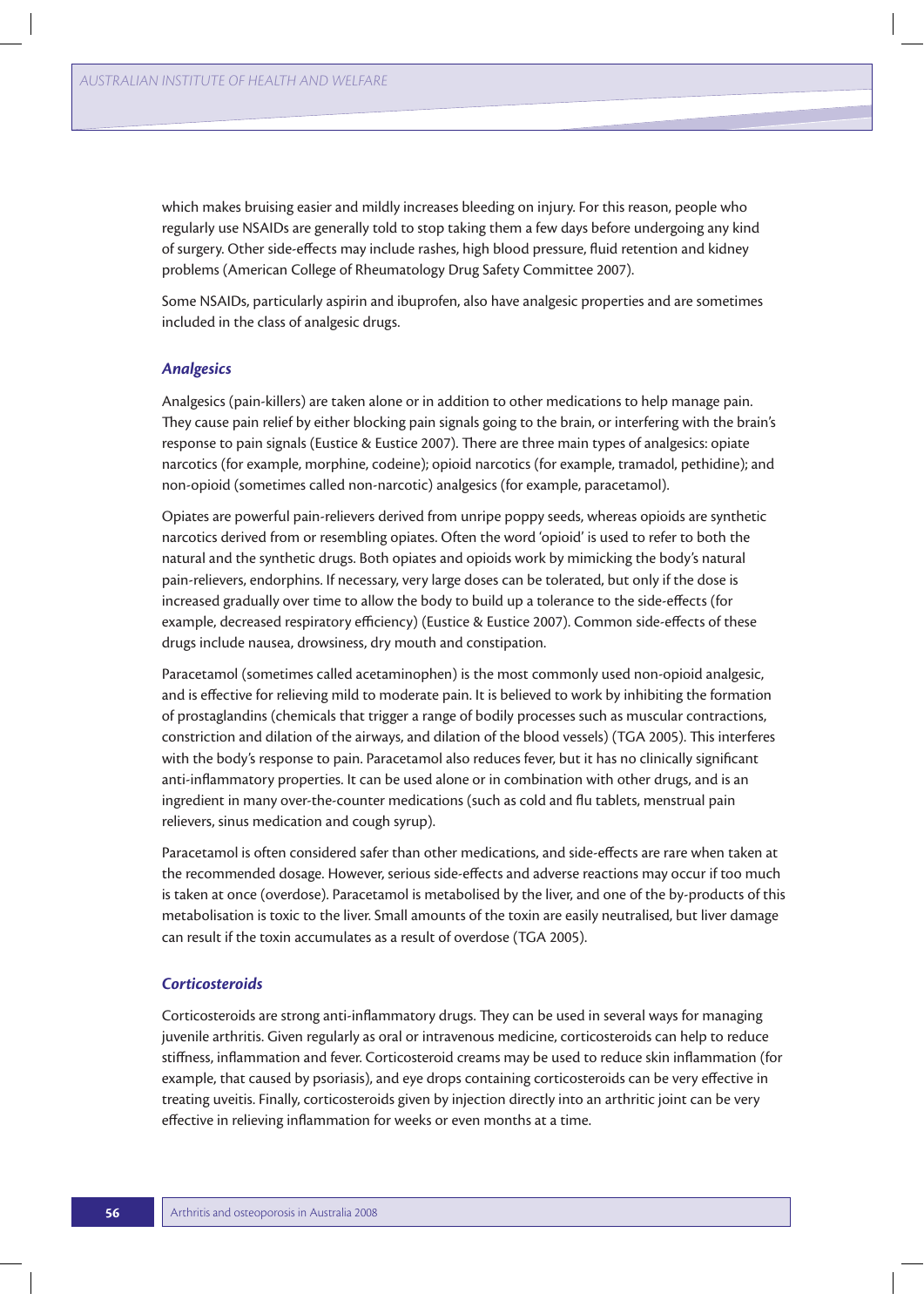Corticosteroids can have many side-effects, some of which can be serious. These can include weight gain, acne, high blood pressure, cataracts, fluid retention, bruising, stomach ulcers and osteoporosis (Australian Rheumatology Association 2006a). Side-effects become more common as dosage and length of use increases. With the exception of those with systemic arthritis, children with juvenile arthritis do not usually take corticosteroids long-term (Manners 2007).

Some corticosteroids commonly used in Australia are prednisolone, dexamethasone, hydrocortisone and prednisone.

#### *Disease-modifying anti-rheumatic drugs*

Disease-modifying anti-rheumatic drugs, or DMARDs, are anti-inflammatory drugs that can also prevent damage to the joints and help reduce the risk of long-term disability. They do not act to directly treat the symptoms of arthritis, but instead act on the immune system to interfere with the processes that cause the symptoms. This means that once a course of treatment begins, it may take weeks or months before there are noticeable effects on symptoms.

Several different DMARDs are available, which act in different ways. The most commonly used DMARD is methotrexate. Methotrexate inhibits the action of an enzyme called folic acid reductase, causing interference with tissue cell reproduction. In psoriatic arthritis, this reduces the extra growth of skin cells that causes psoriasis. Methotrexate also reduces the overactivity of the immune system, thereby decreasing the symptoms of inflammation (including pain and swelling) and minimising damage to the joints. Other DMARDs available in Australian include sulfasalazine, leflunomide, azathioprine and cyclosporin.

DMARDs can cause a range of side-effects, including nausea, vomiting, abdominal discomfort and diarrhoea. Regular blood and urine tests are required to check liver function, as in some cases this can be disrupted. Some DMARDs, including methotrexate, may make the skin extra-sensitive to sunlight, so adequate sun protection measures are required to avoid burning. Side-effects are more likely to occur at higher doses (Australian Rheumatology Association 2006c; Cannon 2006).

As DMARDs affect the immune system, there is some decrease in the body's ability to fight off infection, but the risk is very small at the doses generally prescribed for children. However, live virus vaccinations (for example, measles/mumps/rubella (MMR), chicken pox or polio) are usually avoided, so medical advice regarding childhood immunisations should be obtained (Manners 2007).

#### *Biological agents*

Biological agents ('biologics' or biological disease-modifying anti-rheumatic drugs, bDMARDs) are engineered drugs that mimic chemicals found naturally in the body. They are relatively new treatments, having been used only in the last decade. Biologics act by interfering with the action of one of two cytokines (proteins involved in the immune response) that increase inflammation: either interleukin-1 (IL-1) or tumour necrosis factor alpha (TNF- $\alpha$ ). By inhibiting or deactivating these cytokines, biologics reduce inflammatory symptoms such as pain and swelling, and help to prevent joint damage (Australian Rheumatology Association 2006b).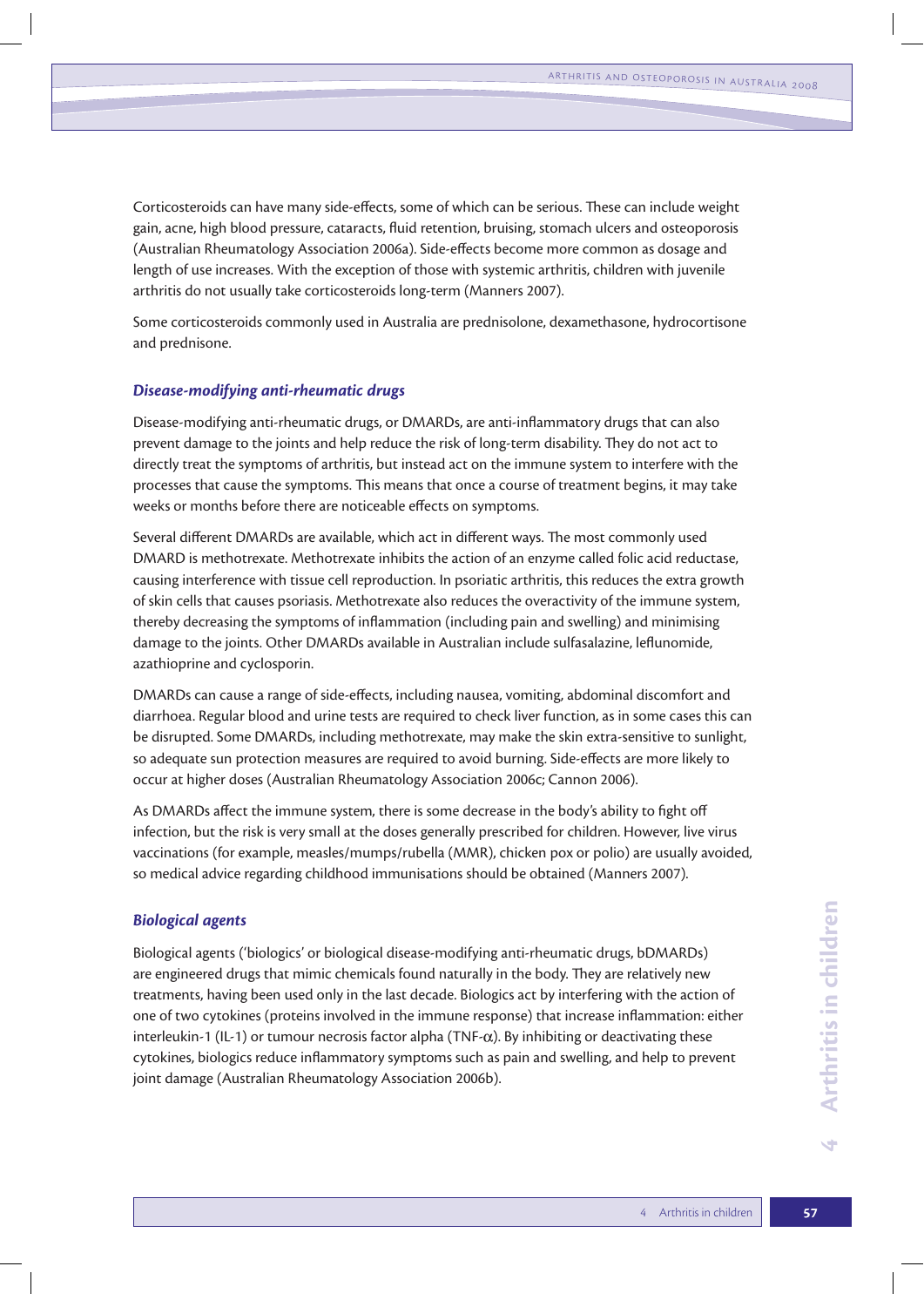Biologics available in Australia include etanercept, infliximab and adalimumab. They are generally given by injection or intravenous infusion. Biologics are often used in combination with a DMARD (such as methotrexate).

Common side effects of biologic agents include headaches, stomach discomfort and mild infections (particularly upper respiratory tract infections, such as colds). As with DMARDs, live vaccines should not be given (Australian Rheumatology Association 2006b).

# **Exercise and physical therapy**

Regular exercise is vital for good health, and is also essential for bone growth. Exercise keeps the joints and muscles flexible, builds strength, improves circulation and helps to maintain a healthy weight. In people with juvenile arthritis, movement of the joints through exercise is an effective way of preventing or minimising disability (Arthritis NSW 2003). High-impact exercise, however, may damage the arthritic joints, so the types of exercise that are most suitable should be discussed with the doctor or specialist. Physiotherapists can recommend specific exercises to be done at home to keep the joints active, maintain the range of movement, build and maintain muscle strength, and make movement easier and less painful. This can improve mobility and reduce functional limitations.

In joints that are at risk of contracture, splinting may be used. Splints hold the joint in the uncontracted position for a period of time (often overnight) so that the range of movement in the joint is maintained. The wrists and knees are the most common joints on which splints are used.

# **Healthy diet**

A balanced diet is important to promote normal bone growth and development, maintain healthy weight, and reduce the risk of conditions such as osteoporosis, heart disease and diabetes. For people with long-term conditions like arthritis, which require regular medication, a healthy diet can help to minimise the side-effects of this medication.

Children with juvenile arthritis sometimes have poor appetites when they feel ill or tired, or they may be reluctant to eat if it is painful to do so (for example, if they have arthritis in the jawbone). Regular meals and snacks of nutrient-rich foods and drinks can help to provide sufficient nutrients for a child who eats little.

Conversely, limitations in activity and the side-effects of some medications may cause young people with arthritis to gain weight. This places additional stress on the joints and can increase pain and activity limitations. A balanced diet combined with appropriate exercise can help in achieving and maintaining a healthy weight.

## **Pain management**

Pain in juvenile arthritis is a response to damage, injury or strain of the affected joint(s). Therefore, it is important to prevent pain, not just to avoid the physical sensation but to reduce the joint damage that causes it.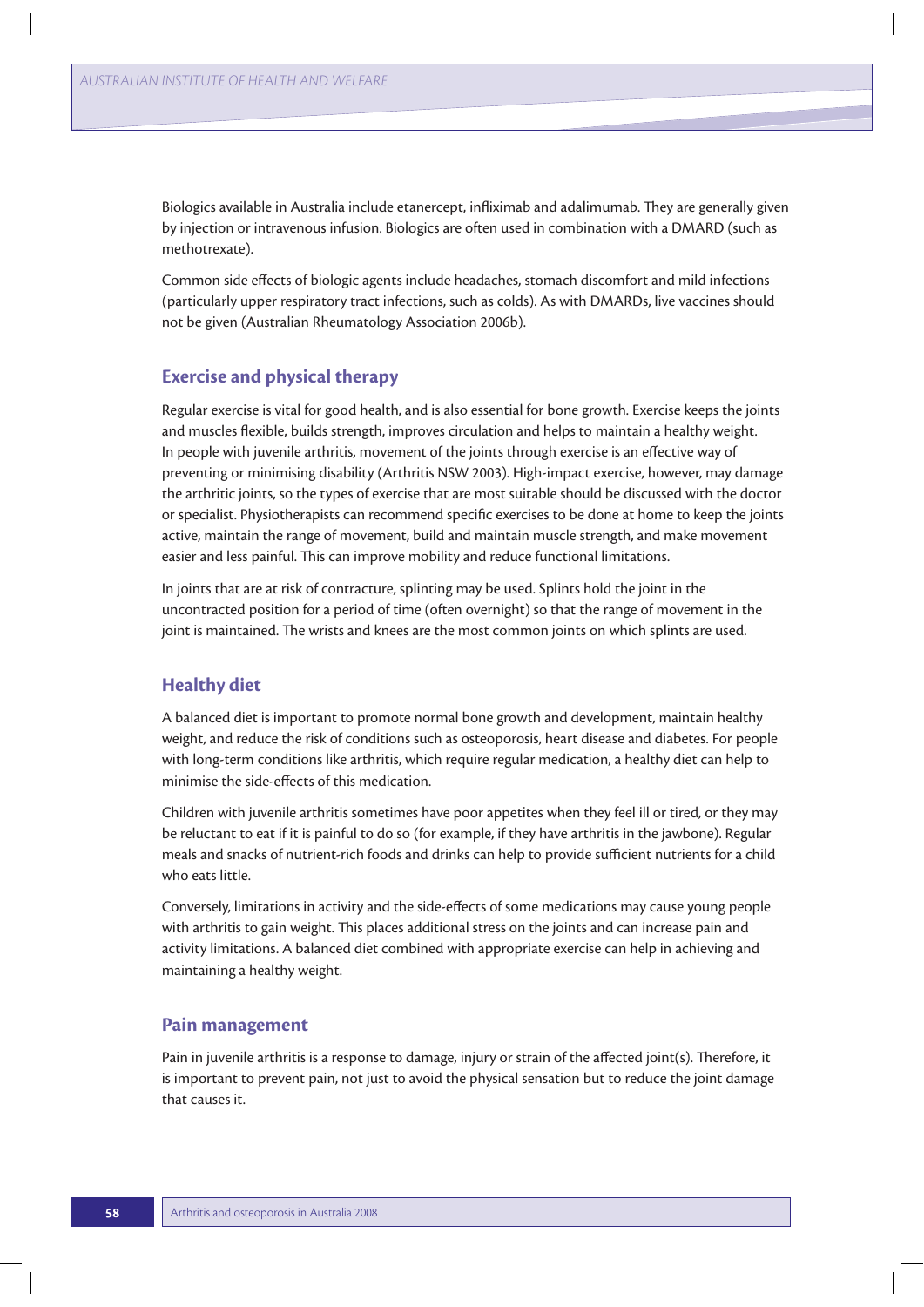Strategies that can help to manage pain include:

- **t** applying heat by using heat packs (as advised by a doctor), hot water bottles, taking a warm bath or shower, and wearing warm clothes, including socks, gloves and scarves
- **t** gentle stretching, as advised by a doctor or physiotherapist
- **t** massage
- use of splints and joint support bandages
- **t** meditation and relaxation
- **t** distraction, and
- **t** use of medications.

# **Joint care**

Activities that put strain on the arthritic joints can lead to increased pain and joint damage. Often it is not clear how a joint will respond to a new activity, and determining what a person with JIA can and cannot do becomes a matter of trial and error. Activities that cause pain may need to be done less vigorously, done in a different manner, or avoided altogether. Occupational therapists can suggest alternative ways of doing everyday tasks and recommend assistive devices. Arthritis NSW suggests a range of strategies that can help to reduce strain on the joints and make it easier to perform various tasks. These include:

- **t** alternating between heavy and lighter activities, to rest the joints and muscles
- **t** changing position often, to reduce stiffness
- **t** maintaining a healthy weight
- using assistive devices, such as jar openers, pen grips and adjustable chairs, and
- managing painful or inflamed joints appropriately (Arthritis NSW 2003).

## **Psychosocial support**

Children with arthritis and their families often need help and support in coping with the condition and its impacts. Dealing with pain, frustrations with activity limitations, depression about chronic illness, anxiety about falling behind at school and fear of teasing or bullying are some of the issues that may be faced by children with juvenile arthritis. Societies such as Arthritis Australia and their affiliate offices in each state and territory provide advice on many aspects of life with arthritis, and also organise family activity days and camps for children with arthritis. This enables affected children and families to learn more about the condition, to make contact with others like themselves and to realise that they are not alone.

Support is also available from registered health professionals and counsellors, and from a variety of agencies including Kids Help Line, Beyondblue, Carers Australia, community services and Aboriginal medical services.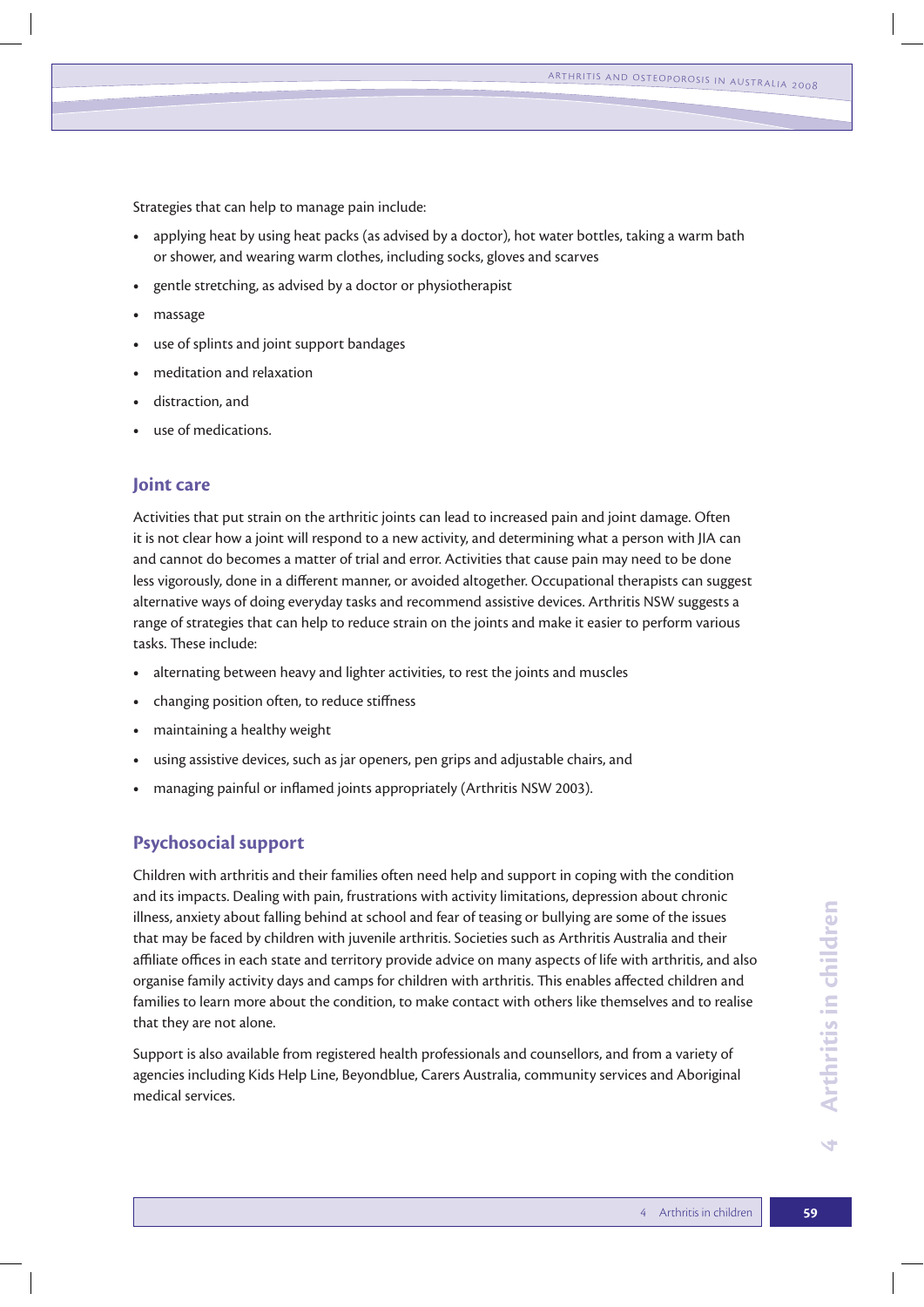## **Management by general practitioners and specialists**

The management of arthritis in persons less than 16 years of age was reported in relatively few general practitioner (GP) encounters in the 2007–08 BEACH GP survey, managed in less than 1 per 1,000 encounters for people of this age. This probably reflects the fact that juvenile arthritis is more likely to be managed by specialists such as paediatricians or rheumatologists. The BEACH data suggest that arthritis was managed in approximately 11,400 Medicare-paid GP consultations among people less than 16 years of age in 2007–08, equating to around 2.5 GP visits per child with arthritis.

GPs employed a variety of management strategies during these consultations. The most common was to prescribe or advise medications: paracetamol, methotrexate and meloxicam were the most frequently recorded medications.

Data from the 2004–05 National Health Survey show that 23% of people under 16 years with arthritis had visited a GP or specialist for their arthritis in the 2 weeks before the survey. No specific information is available regarding the number of specialist visits for juvenile arthritis, or the management strategies employed during these visits.

## **Hospital treatment**

Children with juvenile arthritis sometimes need to be admitted to hospital. This may be for treatment of a severe flare-up of their symptoms, for specialised forms of therapy such as injections into the joint, or (rarely) for surgery such as soft tissue release or joint replacement (see Box 4.5).

#### **Box 4.5: Procedures used in juvenile arthritis**

*Joint aspiration involves taking fluid out of the joint with a needle and syringe. This can be a diagnostic procedure (where a sample of fluid is sent for testing to determine if there is infection in the joint or to confirm a diagnosis) or a therapeutic procedure. Draining of a badly swollen joint can relieve pain and improve joint mobility.* 

*Joint injections deliver medication directly into the joint. These are usually corticosteroids, which are anti-inflammatory drugs that slow down the accumulation of cells that cause inflammation. Often both joint aspiration and joint injection procedures will be recorded in the same hospital visit. A joint injection will not be performed if the joint is infected, so aspiration may be performed first to make sure there is no infection in the joint.*

*Soft tissue release is a treatment to relieve severe joint contracture. It involves division of the nerves and lengthening or division of the muscles and tendons around the affected joint. This allows the joint to regain movement and can improve posture and mobility. Soft tissue release may be performed in children with congenital or acquired joint disorders, cerebral palsy and synovitis as well as in those with arthritis. Almost 1,700 such procedures were performed on children under 16 years of age in 2006–07.* 

*Joint replacement refers to the replacement of damaged joint structures with artificial components. It is sometimes necessary in people with JIA, but is usually performed in adulthood once skeletal growth has stopped. Joint replacement in older teenagers is occasionally required in those with more severe arthritis where substantial joint damage has occurred. The hip is the most common joint replaced in people with JIA. A small number of joint replacement procedures in people aged less than 16 years were recorded in 2006–07, however none of these had the principal diagnosis of juvenile or rheumatoid arthritis. Thirteen cases of joint replacement for juvenile or rheumatoid arthritis were recorded in people aged 16–24 years in 2006–07, including 5 hip and 4 knee replacements.*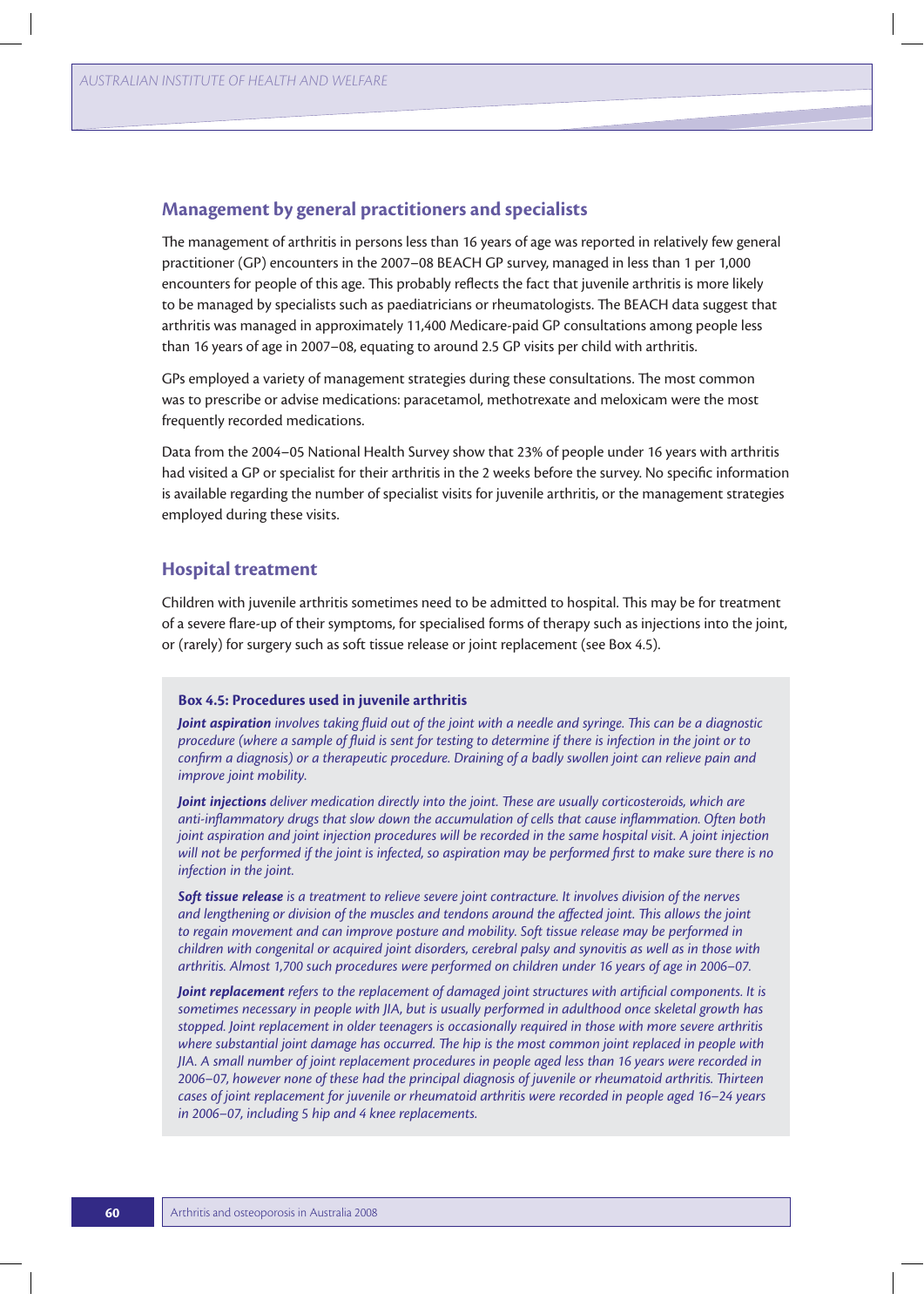In 2006–07 there were 780 hospital separations of people less than 16 years of age with the principal diagnosis of juvenile or rheumatoid arthritis. The most common procedures or interventions recorded during these separations were joint injections, other administration of medications, allied health interventions and joint aspiration (Table 4.2).

**Table 4.2: Most common interventions provided in hospital separations for juvenile or rheumatoid arthritis in people under 16 years, 2006–07**

| <b>Procedure/intervention</b>                     | Number of procedures performed <sup>(a)</sup> | Per cent of separations <sup>(b)</sup> |
|---------------------------------------------------|-----------------------------------------------|----------------------------------------|
| Joint injection                                   | 361                                           | 46                                     |
| Other administration of medication <sup>(c)</sup> | 205                                           | 26                                     |
| Allied health interventions                       | 160                                           | 15                                     |
| Physiotherapy                                     | 98                                            | 13                                     |
| Occupational therapy                              | 15                                            | $\mathcal{P}$                          |
| Pharmacy                                          | 14                                            | $\overline{2}$                         |
| Joint aspiration                                  | 147                                           | 19                                     |

(a) Total number of times each procedure was recorded. A person may have more than one procedure, and any procedure may be performed more than once within a separation. See Appendix 2 Table A2.2 for codes used.

(b) Per cent of separations in which the procedure was performed, based on a total of 780 separations.

(c) Includes medications (excluding operative anaesthetics and sedatives) administered via any method other than injection directly into the joint. This includes intravenous, intramuscular, subcutaneous, oral and other forms of administration.

*Source:* AIHW National Hospital Morbidity Database.

# **Treatment by other health professionals**

Along with the GP and specialist, a variety of other health professionals may be involved in the management of juvenile arthritis.

Allied health professionals such as physiotherapists and massage therapists can assist with maintaining joint mobility, releasing tight muscles and ligaments, and recommending stretches and exercises that can be done between visits to keep the joints supple and build muscle strength. Occupational therapists can teach alternative ways of doing things, including recommending assistive devices, so that the child with juvenile arthritis can undertake daily activities without putting too much strain on their arthritic joints.

Pharmacists can provide advice on medications, assistive devices, and joint-care products like supports, braces and splints. They can also discuss options for pain relief, such as over-the-counter medications, heat and cold packs, and alternative therapies. However, it is important that any non-prescription medications or natural remedies do not replace medications prescribed by the doctor or specialist, and that both the doctor and the pharmacist are made aware of all the medications the young person is taking so that possible interactions or side-effects can be managed.

Children with arthritis affecting the jawbone may have jaw misalignment, and have trouble with eating and brushing teeth, which can affect dental hygiene. Dentists and orthodontists can help to manage these problems. In the 2004–05 NHS, 79% of children with arthritis aged 2–15 years had visited a dentist in the previous 12 months, compared with 63% of children of this age without arthritis.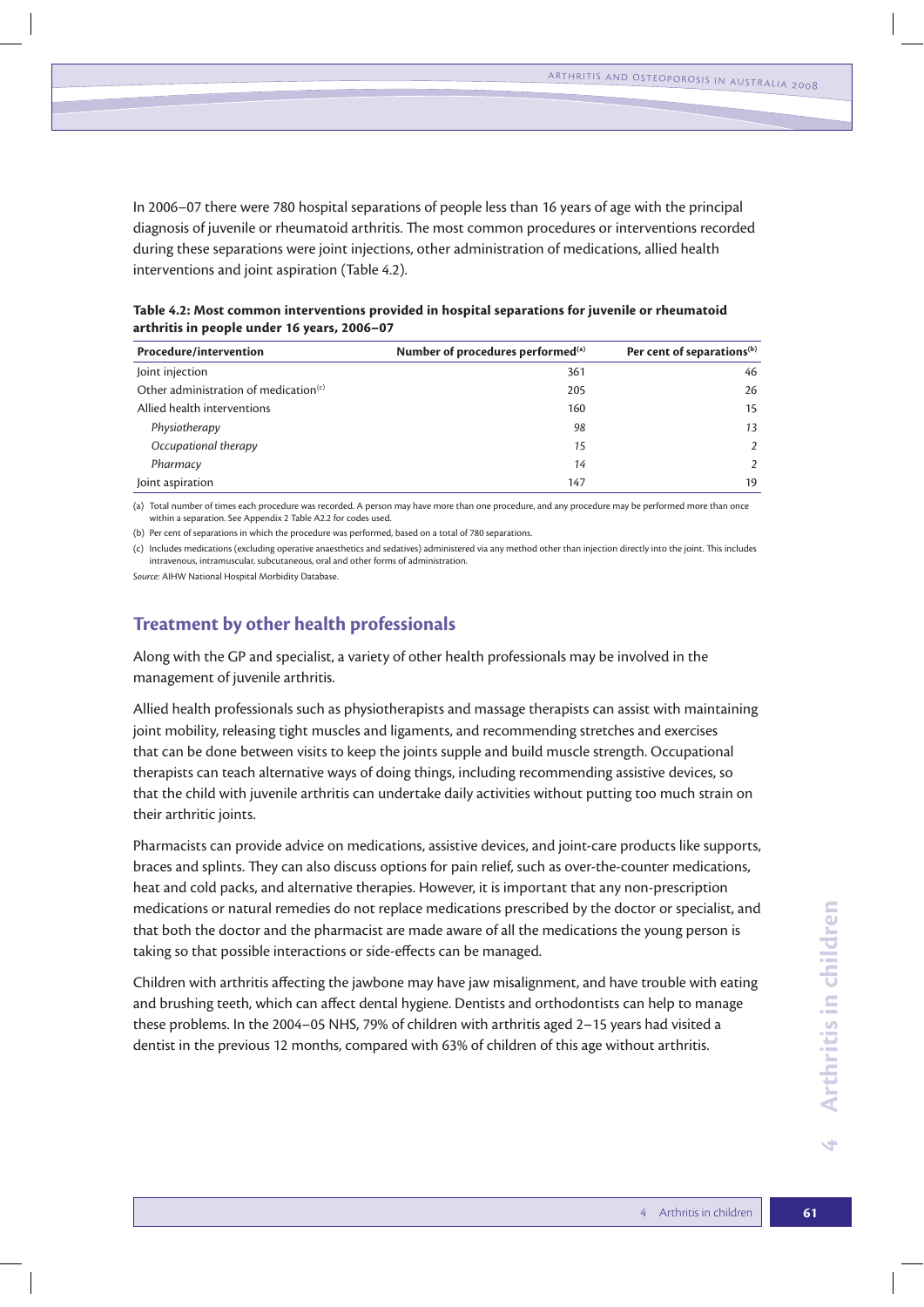## **References**

Adib N, Silman A & Thomson W 2005. Outcome following onset of juvenile idiopathic inflammatory arthritis: I. Frequency of different outcomes. Rheumatology 44:955–1001.

AIHW (Australian Institute of Health and Welfare) 2008. Juvenile arthritis in Australia. Arthritis series no. 7. Cat. no. PHE 101. Canberra: AIHW.

American College of Rheumatology Drug Safety Committee 2007. Information for patients about NSAIDs. Atlanta, GA: American College of Rheumatology. Viewed 15 June 2007, <www.rheumatology.org/public/factsheets/nsaids.asp>.

Amyloidosis Australia 2007. Amyloidosis. Ferntree Gully, VIC: Amyloidosis Australia. Viewed 14 June 2007, <www.amyloidosisaustralia.org/articles/AMYLOIDOSIS\_AUSTRALIA\_brochure.pdf>.

Arkela-Kautiainen M, Haapasaari J, Kautiainen H, Vilkkumaa I, Mälkiä E & Leirisalo-Repo M 2005. Favourable social functioning and health related quality of life of patients with JIA in early adulthood. Annals of the Rheumatic Diseases 64:875–80.

Arthritis Australia 2006. Juvenile idiopathic arthritis. Sydney: Arthritis Australia. Viewed 14 February 2007, <www.arthritisaustralia.com.au/lonenode/nodeid/577/parent\_node\_id/521>.

Arthritis NSW 2003. Juvenile arthritis: a resource for teachers, health professionals and students. Sydney: Arthritis NSW. Viewed 30 March 2007, <http://yawa.arthritisnsw.org.au/jra/index.html>.

Arthritis Victoria 2002. Juvenile arthritis. Elsternwick, VIC: Arthritis Victoria. Viewed 13 February 2007, <www.arthritisvic.org.au/downloads/Juvenile%20Arthritis.pdf>.

Australian Rheumatology Association 2006a. Patient information on corticosteroids. Sydney: Australian Rheumatology Association. Viewed 15 June 2007, <http://www.rheumatology.org.au/community/documents/CORTICOSTEROIDSDec2006.pdf>.

Australian Rheumatology Association 2006b. Patient information on etanercept. Sydney: Australian Rheumatology Association. Viewed 15 June 2007, <http://www.rheumatology.org.au/community/documents/ETANERCEPTDec2006.pdf>.

Australian Rheumatology Association 2006c. Patient information on methotrexate. Sydney: Australian Rheumatology Association. Viewed 15 June 2007,

<http://www.rheumatology.org.au/community/documents/METHOTREXATEDec2006.pdf>.

Cannon M 2006. Methotrexate. Atlanta, GA: American College of Rheumatology. Viewed 15 June 2007, <www.rheumatology.org/public/factsheets/methotrexate.asp>.

Celiker R, Bal S, Bakkaloðlu A, Ozaydin E, Coskun T, Cetin A et al. 2003. Factors playing a role in the development of decreased bone mineral density in juvenile chronic arthritis. Rheumatology International 23:127–9.

del Rincón ID, Williams K, Stern MP, Freeman GL & Escalante A 2001. High incidence of cardiovascular events in a rheumatoid arthritis cohort not explained by traditional cardiac risk factors. Arthritis and Rheumatism 44:2737–45.

Eustice C & Eustice R 2007. The facts of analgesics (painkillers). Chicago, IL: About Inc. Viewed 15 June 2007, <http://arthritis.about.com/od/analgesic/a/factsanalgesics.htm>.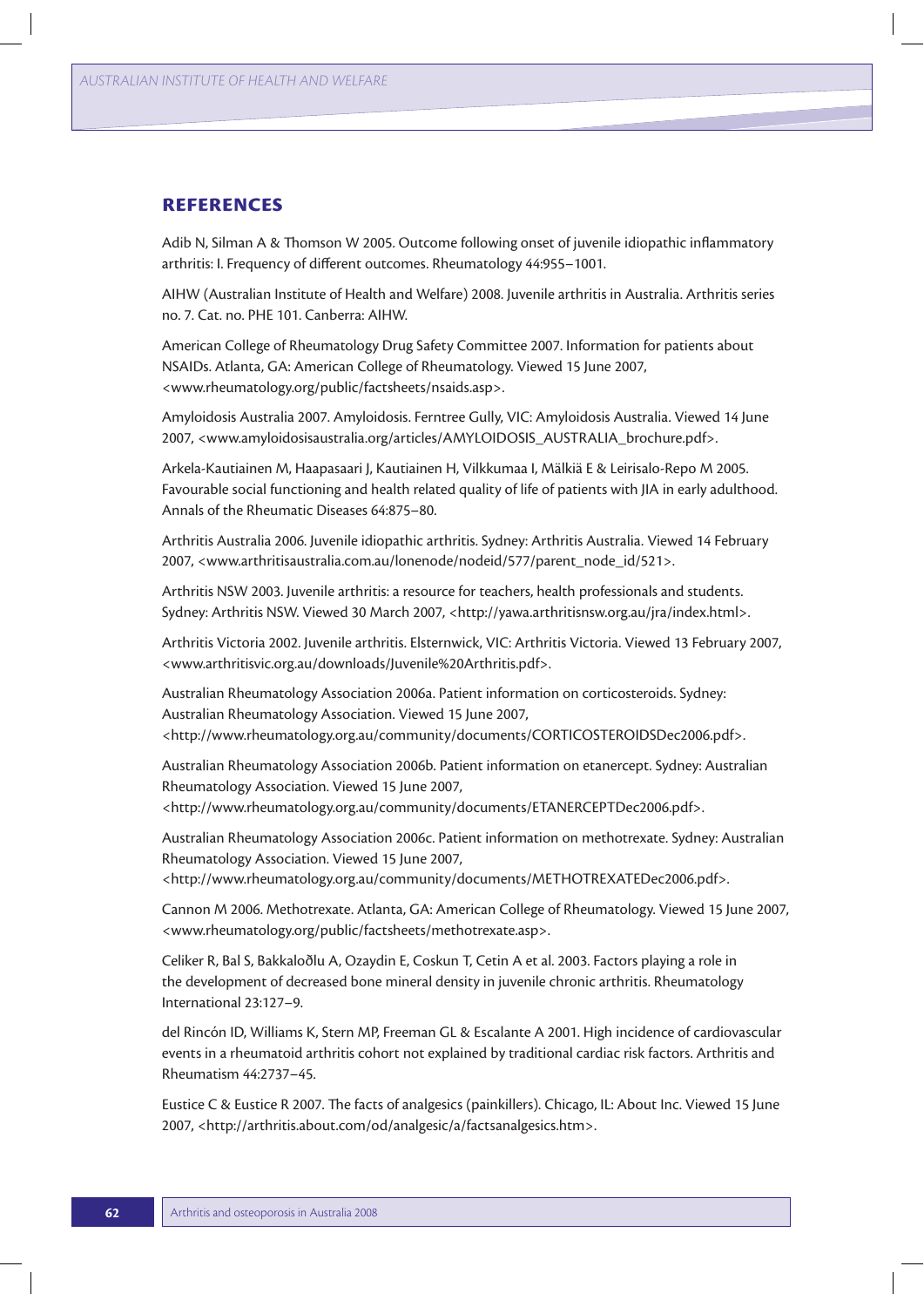Fantini F, Gerloni V, Gattinara M, Cimaz R, Arnold C & Lupi E 2003. Remission in juvenile chronic arthritis: a cohort study of 683 consecutive cases with a mean 10 year followup. Journal of Rheumatology 30:579–84.

Flatø B, Hoffman-Vold AM, Reiff A, Førre Ø, Lien G & Vinje O 2006. Long-term outcome and prognostic factors in enthesitis-related arthritis: a case-control study. Arthritis and Rheumatism 54:3573–82.

Flatø B, Lien G, Smerdel A, Vinje O, Dale K, Johnston V et al. 2003. Prognostic factors in juvenile rheumatoid arthritis: a case-control study revealing early predictors and outcome after 14.9 years. Journal of Rheumatology 30:386–93.

Foster HE, Marshall N, Myers A, Dunkley P & Griffiths ID 2003. Outcome in adults with juvenile idiopathic arthritis. Arthritis and Rheumatism 48:767–75.

French AR, Mason T, Nelson AM, Crowson CS, O'Fallon WM, Khosla S et al. 2002. Osteopenia in adults with a history of juvenile rheumatoid arthritis. A population based study. Journal of Rheumatology 29:1065–70.

Gardner-Medwin J 2001. Current developments in juvenile arthritis. Rheumatic disease topical reviews series no. 5. Chesterfield, UK: Arthritis Research Campaign.

Goldsmith D 2006. Current concepts in juvenile idiopathic arthritis. Arthritis Practitioner 2:26–31.

Henderson CJ, Specker BL, Sierra RI, Campaigne BN & Lovell DJ 2000. Total-body bone mineral content in non-corticosteroid-treated postpubertal females with juvenile rheumatoid arthritis. Arthritis and Rheumatism 43:531–40.

Huygen ACJ, Kuis W & Sinnema G 2000. Psychological, behavioural and social adjustment in children and adolescents with juvenile chronic arthritis. Annals of the Rheumatic Diseases 59:276–82.

Ilowite NT, Samuel P, Beseler L & Jacobson MS 1989. Dyslipoproteinemia in juvenile rheumatoid arthritis. Journal of Pediatrics 114:823–6.

Junnila JL & Cartwright VW 2006. Chronic musculoskeletal pain in children: Part II. Rheumatic causes. American Family Physician 74:293–300.

Lien G, Flatø B, Haugen M, Vinje O, Sørskaar D, Dale K et al. 2003. Frequency of osteopenia in adolescents with early-onset juvenile idiopathic arthritis: a long-term outcome study of one hundred five patients. Arthritis and Rheumatism 48:2214–23.

Lien G, Selvaag AM, Flatø B, Haugen M, Vinje O, Sørskaar D et al. 2005. A two-year prospective controlled study of bone mass and bone turnover in children with juvenile idiopathic arthritis. Arthritis and Rheumatism 52:833–40.

Manners P 2007. Arthritis in children. Australia: Juvenile Arthritis Association Inc. Viewed 12 February 2007, <www.kidsarthritis.org.au/pdfs/arthritis\_in\_children.pdf>.

Maradit-Kremers H, Nicola PJ, Crowson CS, Ballman KV & Gabriel SE 2005. Cardiovascular death in rheumatoid arthritis. A population-based study. Arthritis and Rheumatism 52:722–32.

Minden K, Kiessling U, Listing J, Niewerth M, Doring E, Meincke J et al. 2000. Prognosis of patients with juvenile chronic arthritis and juvenile spondyloarthropathy. Journal of Rheumatology 27:2256–63.